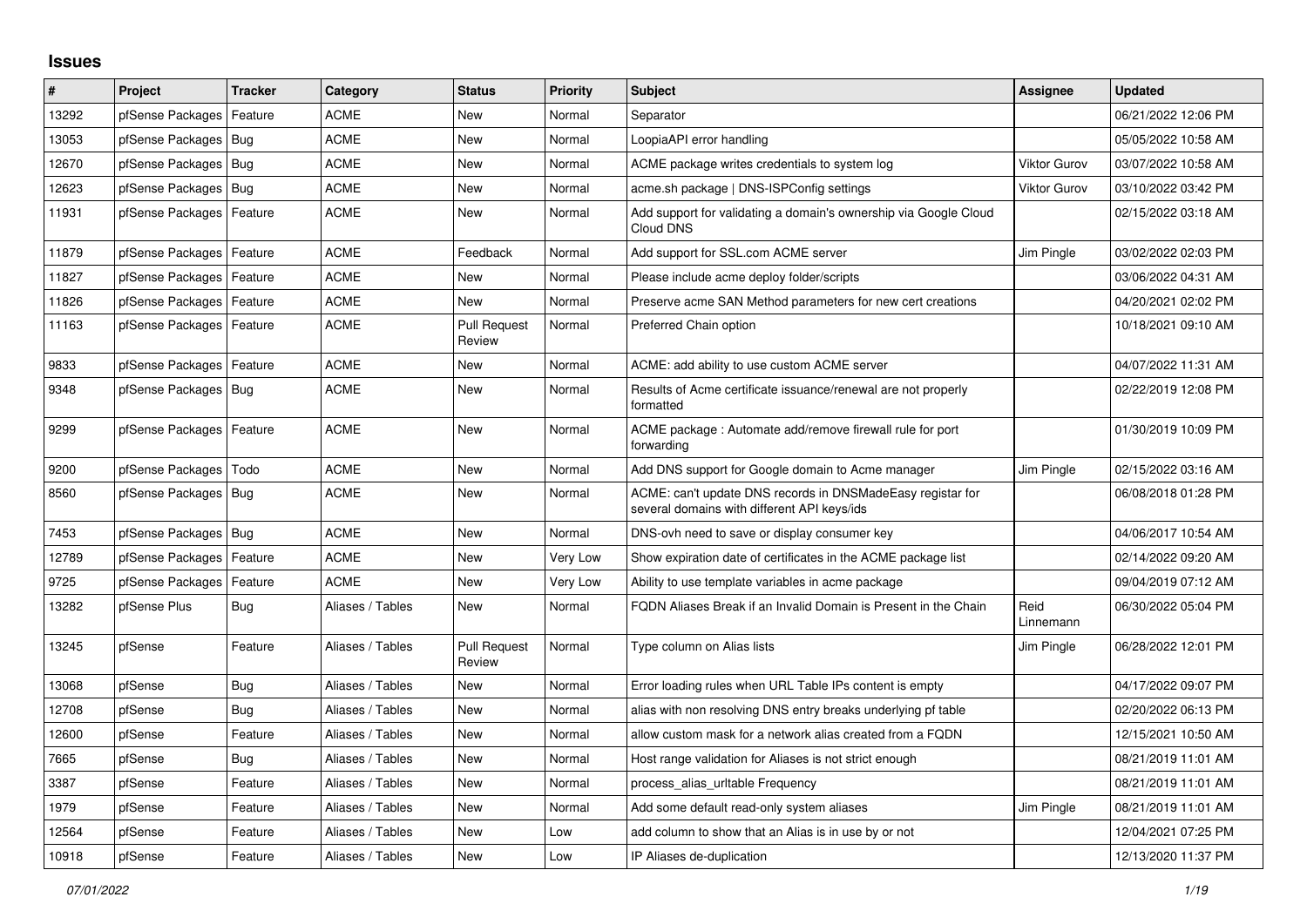| #     | Project          | <b>Tracker</b> | Category         | <b>Status</b>                 | <b>Priority</b> | <b>Subject</b>                                                                                                | Assignee              | <b>Updated</b>      |
|-------|------------------|----------------|------------------|-------------------------------|-----------------|---------------------------------------------------------------------------------------------------------------|-----------------------|---------------------|
| 9296  | pfSense          | Bug            | Aliases / Tables | Confirmed                     | Low             | Alias content is sometimes incomplete when mixing FQDN and IP<br>address                                      | Reid<br>Linnemann     | 06/18/2022 03:12 PM |
| 4195  | pfSense          | Feature        | Aliases / Tables | <b>New</b>                    | Low             | Aliases: sections                                                                                             |                       | 08/21/2019 11:01 AM |
| 10290 | pfSense          | Feature        | Aliases / Tables | <b>New</b>                    | Very Low        | Firewall Aliases Add button on top of list                                                                    |                       | 07/10/2021 01:03 PM |
| 5735  | pfSense          | Feature        | Aliases / Tables | <b>New</b>                    | Very Low        | Automaticaly add DHCP leases to alias list or make it readable in<br>selected fields                          |                       | 08/21/2019 11:01 AM |
| 11898 | pfSense Packages | <b>Bug</b>     | apcupsd          | <b>New</b>                    | Normal          | PHP error from apcupsd dashboard widget                                                                       |                       | 05/07/2021 09:12 AM |
| 11375 | pfSense Packages | Bug            | apcupsd          | <b>New</b>                    | Normal          | UPS Type <blank> for USB APC</blank>                                                                          |                       | 02/26/2021 11:10 AM |
| 10845 | pfSense Packages | <b>Bug</b>     | apcupsd          | <b>New</b>                    | Normal          | apcupsd doesn't stop when not enabled                                                                         |                       | 08/24/2020 10:16 AM |
| 12812 | pfSense Packages | Feature        | arpwatch         | <b>New</b>                    | Normal          | Would it be helpful if the FreeBSD net-mgmt/arpwatch port had an<br>option to use mail/dma for mail delivery? |                       | 02/16/2022 06:09 PM |
| 12101 | pfSense Packages | <b>Bug</b>     | arpwatch         | Assigned                      | Normal          | ArpWatch Suppression Mac for "flip-flop" not suppressing                                                      | <b>Viktor Gurov</b>   | 10/09/2021 07:19 PM |
| 8454  | pfSense Packages | Bug            | arpwatch         | New                           | Very Low        | Arpwatch package break email notifications from other sources                                                 |                       | 06/23/2022 07:49 PM |
| 13260 | pfSense          | Feature        | Authentication   | New                           | Normal          | Add support for OpenVPN static-challenge                                                                      |                       | 06/09/2022 02:04 PM |
| 13093 | pfSense          | <b>Bug</b>     | Authentication   | In Progress                   | Normal          | LDAP authentication fails with extended query and RFC2307 group<br>lookups enabled                            | Chris Linstruth       | 06/28/2022 06:09 PM |
| 12726 | pfSense          | Bug            | Authentication   | <b>New</b>                    | Normal          | LDAP select container button auto populate                                                                    |                       | 01/25/2022 01:48 PM |
| 12715 | pfSense          | <b>Bug</b>     | Authentication   | <b>New</b>                    | Normal          | Long system startup time when LDAP is configured and unavailable<br>during startup.                           | Christian<br>McDonald | 01/24/2022 05:50 AM |
| 12546 | pfSense Plus     | Feature        | Authentication   | New                           | Normal          | Add 2FA Support to pfSense Plus Local Database Authentication                                                 |                       | 06/25/2022 05:30 PM |
| 12519 | pfSense          | Bug            | Authentication   | New                           | Normal          | Fail authentication using special character in password via the LDAP<br>connector                             |                       | 11/12/2021 07:39 AM |
| 12458 | pfSense          | Feature        | Authentication   | New                           | Normal          | Use "unixHomeDirectory" instead of "homeDirectory" when LDAP<br>authentication server is Active Directory     |                       | 10/15/2021 08:18 AM |
| 12283 | pfSense          | <b>Bug</b>     | Authentication   | New                           | Normal          | LDAP/RADIUS authentication servers configuration does not allow<br>source IP address to be specified          |                       | 08/20/2021 01:15 AM |
| 12225 | pfSense          | <b>Bug</b>     | Authentication   | <b>Pull Request</b><br>Review | Normal          | Group membership field is not needed for remote groups                                                        | Viktor Gurov          | 06/28/2022 12:01 PM |
| 12095 | pfSense          | <b>Bug</b>     | Authentication   | <b>New</b>                    | Normal          | Memory leak in pcscd                                                                                          |                       | 06/01/2022 01:01 PM |
| 12091 | pfSense          | Feature        | Authentication   | <b>New</b>                    | Normal          | RFE: Add support for sssd authentication                                                                      |                       | 12/10/2021 04:55 PM |
| 11920 | pfSense Plus     | Feature        | Authentication   | <b>New</b>                    | Normal          | SAML Authentication for pfSense (VPN and webConfigurator)                                                     |                       | 05/14/2021 12:56 AM |
| 11626 | pfSense Plus     | <b>Bug</b>     | Authentication   | <b>New</b>                    | Normal          | Google LDAP connection failed due to lack of SNI for TLS 1.3                                                  | Luiz Souza            | 06/27/2022 07:23 AM |
| 10843 | pfSense          | Feature        | Authentication   | <b>New</b>                    | Normal          | Allow user manager settings to specify multiple authentication<br>servers                                     |                       | 01/13/2022 07:22 AM |
| 10765 | pfSense          | Bug            | Authentication   | <b>New</b>                    | Normal          | Ampersands in Idap extended query are escaped twice                                                           |                       | 09/02/2020 07:55 AM |
| 9937  | pfSense          | Feature        | Authentication   | <b>New</b>                    | Normal          | OpenVPN Login User Privilege                                                                                  |                       | 11/29/2019 08:46 AM |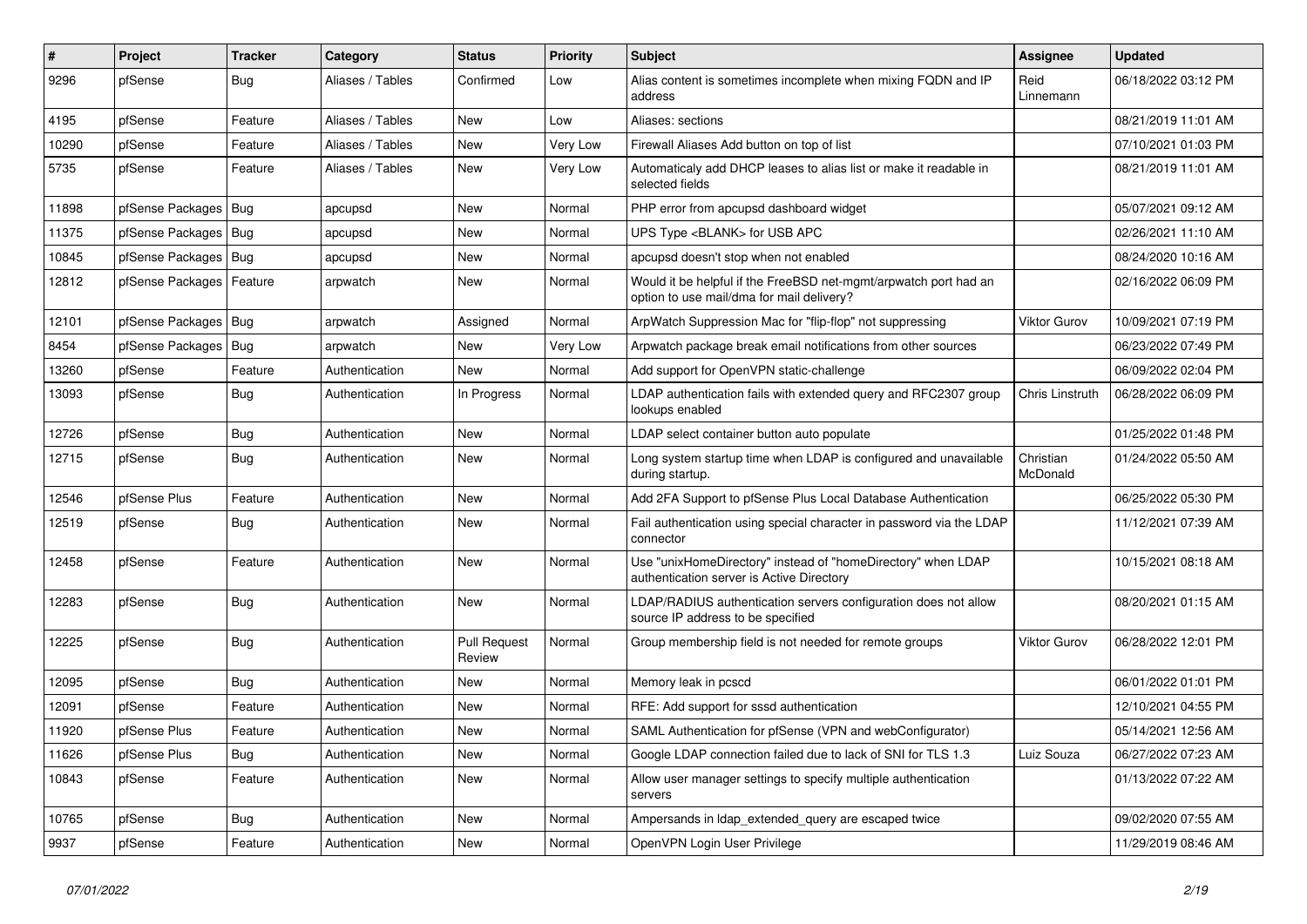| #     | Project                | <b>Tracker</b> | Category         | <b>Status</b> | <b>Priority</b> | Subject                                                                                                                             | Assignee              | <b>Updated</b>      |
|-------|------------------------|----------------|------------------|---------------|-----------------|-------------------------------------------------------------------------------------------------------------------------------------|-----------------------|---------------------|
| 9288  | pfSense                | Feature        | Authentication   | New           | Normal          | SSHGuard add pfSense signature in standard                                                                                          |                       | 08/14/2019 01:19 PM |
| 9222  | pfSense                | Feature        | Authentication   | New           | Normal          | Add sshguard log when release an IP                                                                                                 |                       | 08/14/2019 01:00 PM |
| 9165  | pfSense                | Feature        | Authentication   | New           | Normal          | only IPs can be added to sshguard whitelist                                                                                         |                       | 04/21/2022 12:39 PM |
| 8087  | pfSense                | <b>Bug</b>     | Authentication   | <b>New</b>    | Normal          | Provide Calling-Station-ID to RADIUS backed VPN connections                                                                         |                       | 06/06/2020 05:36 AM |
| 6742  | pfSense                | Feature        | Authentication   | New           | Normal          | OAuth2 authentication for OpenVPN (and for FreeRadius)                                                                              | Jim Thompson          | 10/19/2020 09:19 AM |
| 5825  | pfSense                | Feature        | Authentication   | New           | Normal          | Allow EAP-RADIUS for authentication servers                                                                                         |                       | 08/21/2019 10:32 AM |
| 5652  | pfSense                | <b>Bug</b>     | Authentication   | <b>New</b>    | Normal          | Radius IETF Class Group Assignment - Incorrect Standard                                                                             |                       | 08/13/2019 01:39 PM |
| 4242  | pfSense                | Feature        | Authentication   | New           | Normal          | Two Factor or OTP Authentication for Admin Interface                                                                                |                       | 01/04/2022 12:07 PM |
| 4098  | pfSense                | Feature        | Authentication   | New           | Normal          | Add option to force a password change on login                                                                                      |                       | 08/21/2019 10:31 AM |
| 12863 | pfSense                | Feature        | Authentication   | <b>New</b>    | Very Low        | dynamically tune sha512crypt rounds                                                                                                 | Jim Pingle            | 03/19/2022 12:53 PM |
| 10352 | pfSense                | <b>Bug</b>     | Authentication   | New           | Very Low        | RADIUS authentication fails with MSCHAPv1 or MSCHAPv2 when<br>passwords contain international characters                            |                       | 06/20/2022 04:04 PM |
| 8775  | pfSense                | Feature        | Authentication   | <b>New</b>    | Very Low        | Use SRV record for LDAP Authentication                                                                                              |                       | 05/06/2020 07:49 AM |
| 8694  | pfSense                | Feature        | Authentication   | <b>New</b>    | Very Low        | Client CA Auth for PFSense WebGui                                                                                                   |                       | 08/21/2019 09:25 AM |
| 11266 | pfSense Packages       | Feature        | AutoConfigBackup | New           | Very Low        | Give an option to list restore point in "reverse" order/latest at the top.                                                          |                       | 01/19/2021 06:58 PM |
| 12767 | pfSense Packages   Bug |                | Avahi            | New           | Normal          | Package radavahi-daemon does does not exist in current pfSense<br>version and it has been removed" message on pfSense 2.7 restore   |                       | 02/07/2022 11:28 AM |
| 12329 | pfSense Packages       | Feature        | Avahi            | <b>New</b>    | Normal          | Add optional floating firewall rules for IPv4 and IPv6                                                                              |                       | 02/09/2022 04:43 PM |
| 13039 | pfSense Packages       | Feature        | AWS VPC          | New           | Normal          | Handle transit gateway VPNs in the AWS VPN wizard                                                                                   |                       | 04/11/2022 07:31 AM |
| 9497  | pfSense Packages   Bug |                | AWS VPC          | <b>New</b>    | Normal          | AWS VPN Wizard: WebGUI times out.                                                                                                   |                       | 11/13/2019 10:07 AM |
| 9495  | pfSense Packages   Bug |                | AWS VPC          | <b>New</b>    | Normal          | AWS VPC VPN wizard produces incorrect config (SHA256 should<br>be SHA1)                                                             |                       | 08/19/2019 02:45 PM |
| 11098 | pfSense Packages   Bug |                | Backup           | Feedback      | Normal          | Backup Files and Directories plugin crashes firewall if /root specified<br>as backup location                                       | Viktor Gurov          | 12/23/2021 10:45 AM |
| 10900 | pfSense Packages   Bug |                | Backup           | Feedback      | Normal          | /packages/backup/backup.php?a=download&t=backup HTTP 504,<br>or Sends PHP Error Message as ASCII/Text file Named<br>pfsense.bak.tgz |                       | 04/05/2022 01:51 AM |
| 13205 | pfSense Docs           | New Content    | Backup / Restore | Feedback      | Normal          | <b>ZFS Boot Environment documentation</b>                                                                                           | Christian<br>McDonald | 05/31/2022 10:55 AM |
| 13132 | pfSense                | <b>Bug</b>     | Backup / Restore | New           | Normal          | Two SSHDATA Sections in Restored Config Breaks Unit                                                                                 | Jim Pingle            | 06/29/2022 07:53 AM |
| 12774 | pfSense                | <b>Bug</b>     | Backup / Restore | New           | Normal          | Picture widget image is not saved in backup                                                                                         |                       | 04/04/2022 04:48 AM |
| 12553 | pfSense                | Feature        | Backup / Restore | New           | Normal          | Auto Config Backup: Allow selecting multiple backups for deletion                                                                   |                       | 02/22/2022 04:27 AM |
| 12249 | pfSense                | <b>Bug</b>     | Backup / Restore | New           | Normal          | HAProxy causing failed ACB backups                                                                                                  |                       | 11/15/2021 11:58 PM |
| 11110 | pfSense                | <b>Bug</b>     | Backup / Restore | New           | Normal          | Backup file should be checked before restoring a specific area                                                                      |                       | 12/05/2020 02:50 PM |
| 9775  | pfSense                | Feature        | Backup / Restore | New           | Normal          | AutoConfigBackup - Rolling per day/hour cap on changes, retention<br>policy                                                         |                       | 09/20/2019 09:19 AM |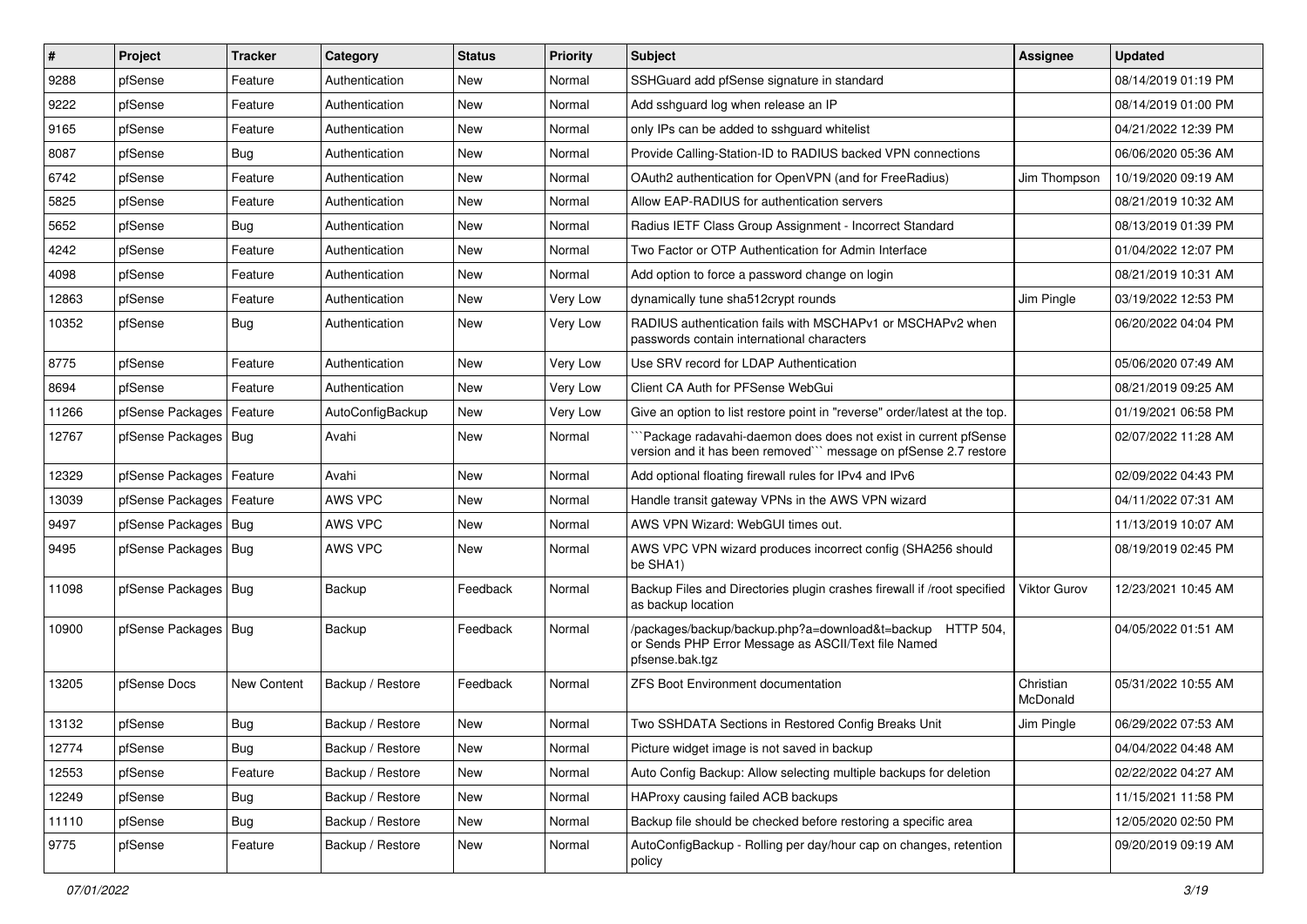| $\vert$ # | Project                       | <b>Tracker</b> | Category         | <b>Status</b> | <b>Priority</b> | Subject                                                                                                  | Assignee            | <b>Updated</b>      |
|-----------|-------------------------------|----------------|------------------|---------------|-----------------|----------------------------------------------------------------------------------------------------------|---------------------|---------------------|
| 8076      | pfSense                       | <b>Bug</b>     | Backup / Restore | New           | Normal          | User can easily apply an unusable interface configuration after<br>restore                               |                     | 08/14/2019 10:52 AM |
| 7757      | pfSense                       | <b>Bug</b>     | Backup / Restore | New           | Normal          | Auto Config Backup fails to upload unless Default Gateway is up                                          |                     | 08/16/2019 12:47 PM |
| 4681      | pfSense                       | Feature        | Backup / Restore | <b>New</b>    | Normal          | AutoConfigBackup make a way to easily download a saved backup                                            |                     | 08/16/2019 12:46 PM |
| 3697      | pfSense                       | Feature        | Backup / Restore | New           | Normal          | New backup/restore area: Certificates                                                                    |                     | 03/11/2017 11:30 AM |
| 3696      | pfSense                       | Feature        | Backup / Restore | New           | Normal          | Multiple items backup/restore                                                                            |                     | 06/06/2014 02:33 PM |
| 1367      | pfSense                       | Feature        | Backup / Restore | New           | Normal          | Input validation on partial config restores                                                              |                     | 03/21/2011 01:16 AM |
| 286       | pfSense                       | Feature        | Backup / Restore | New           | Normal          | Backup/restore users individually                                                                        |                     | 01/09/2021 03:48 PM |
| 13289     | pfSense                       | <b>Bug</b>     | Backup / Restore | New           | Low             | Attempting to restore a 0 byte "config.xml" prints an error that the<br>file cannot be read              |                     | 06/28/2022 12:01 PM |
| 7688      | pfSense                       | Feature        | Backup / Restore | New           | Low             | AutoConfigBackup - Info Icon - username only                                                             |                     | 10/22/2017 10:46 AM |
| 6608      | pfSense                       | Feature        | Backup / Restore | New           | Low             | backup and restore dhcp                                                                                  |                     | 07/13/2016 04:09 PM |
| 1738      | pfSense                       | <b>Bug</b>     | Backup / Restore | New           | Very Low        | Restore fails when username in backup is not matching                                                    |                     | 12/11/2021 07:51 PM |
| 11563     | pfSense Packages              | Bug            | BIND             | New           | High            | BIND GUI writes TXT records > 255 characters                                                             |                     | 02/27/2021 07:11 AM |
| 10760     | pfSense Packages   Bug        |                | <b>BIND</b>      | New           | High            | pfSense BIND 9.14.12 server terminates due to assertion failure                                          |                     | 07/11/2020 04:53 PM |
| 13114     | pfSense Packages   Bug        |                | <b>BIND</b>      | Feedback      | Normal          | BIND calls rndc in rc_stop when named is not running                                                     | <b>Stuart Wyatt</b> | 05/04/2022 12:41 PM |
| 13002     | pfSense Packages              | Regression     | <b>BIND</b>      | Feedback      | Normal          | BIND 9.16_13 could not find existing DNSSEC keys at<br>/cf/named/etc/namedb/keys due to directory change | Viktor Gurov        | 03/31/2022 12:14 PM |
| 12869     | pfSense Packages   Bug        |                | <b>BIND</b>      | Feedback      | Normal          | Bind DNS Package AAAA filtering Broken on new ZFS Installs                                               | <b>Viktor Gurov</b> | 03/09/2022 12:38 PM |
| 11634     | pfSense Packages   Regression |                | <b>BIND</b>      | New           | Normal          | bind hangs when pfsense is reconnecting as an openypn client to a<br>TUN openvpn server                  |                     | 03/14/2021 07:23 AM |
| 10693     | pfSense Packages   Bug        |                | <b>BIND</b>      | New           | Normal          | pfSense Bind Zone Editor UI does not update zone serial number<br>when a change is made                  |                     | 09/01/2021 12:51 AM |
| 10445     | pfSense Packages   Bug        |                | <b>BIND</b>      | Feedback      | Normal          | BIND crashed when added RPZ. rpz is not a master or slave zone.                                          |                     | 04/21/2022 12:40 PM |
| 10330     | pfSense Packages   Bug        |                | <b>BIND</b>      | Feedback      | Normal          | BIND zone configuration displays wrong DS resource record with<br>inline DNSSEC signing enabled          |                     | 04/21/2022 12:40 PM |
| 9916      | pfSense Packages              | Feature        | <b>BIND</b>      | Feedback      | Normal          | Check allow-transfer in custom option when the zone is slave                                             |                     | 04/21/2022 12:40 PM |
| 8199      | pfSense Packages   Feature    |                | <b>BIND</b>      | New           | Normal          | Support reordering and/or sort alphabetically across BIND package                                        |                     | 12/12/2017 02:05 AM |
| 8197      | pfSense Packages   Bug        |                | <b>BIND</b>      | New           | Normal          | BIND UI fails to properly update zone with inline DNSSEC signing<br>enabled                              |                     | 02/18/2019 05:23 PM |
| 8146      | pfSense Packages   Feature    |                | <b>BIND</b>      | New           | Normal          | Zone Domain Records more powerfull for BIND Zones                                                        |                     | 08/13/2019 09:39 AM |
| 11343     | pfSense Packages   Bug        |                | <b>BIND</b>      | Feedback      | Low             | Invalid link to pfSense-pkg-bind changelog                                                               | Viktor Gurov        | 04/05/2022 08:12 AM |
| 11074     | pfSense Packages   Bug        |                | <b>BIND</b>      | New           | Low             | bind Zone Settings Zones, Save button opens "Confirmation<br>required to save changes"                   |                     | 11/16/2020 11:08 AM |
| 12782     | pfSense                       | Todo           | Build / Release  | New           | Normal          | Disable compatibility flag                                                                               | <b>Brad Davis</b>   | 06/28/2022 12:01 PM |
| 4472      | pfSense                       | Feature        | Build / Release  | New           | Normal          | Cryptographically sign every (sub-)release                                                               |                     | 08/13/2019 12:53 PM |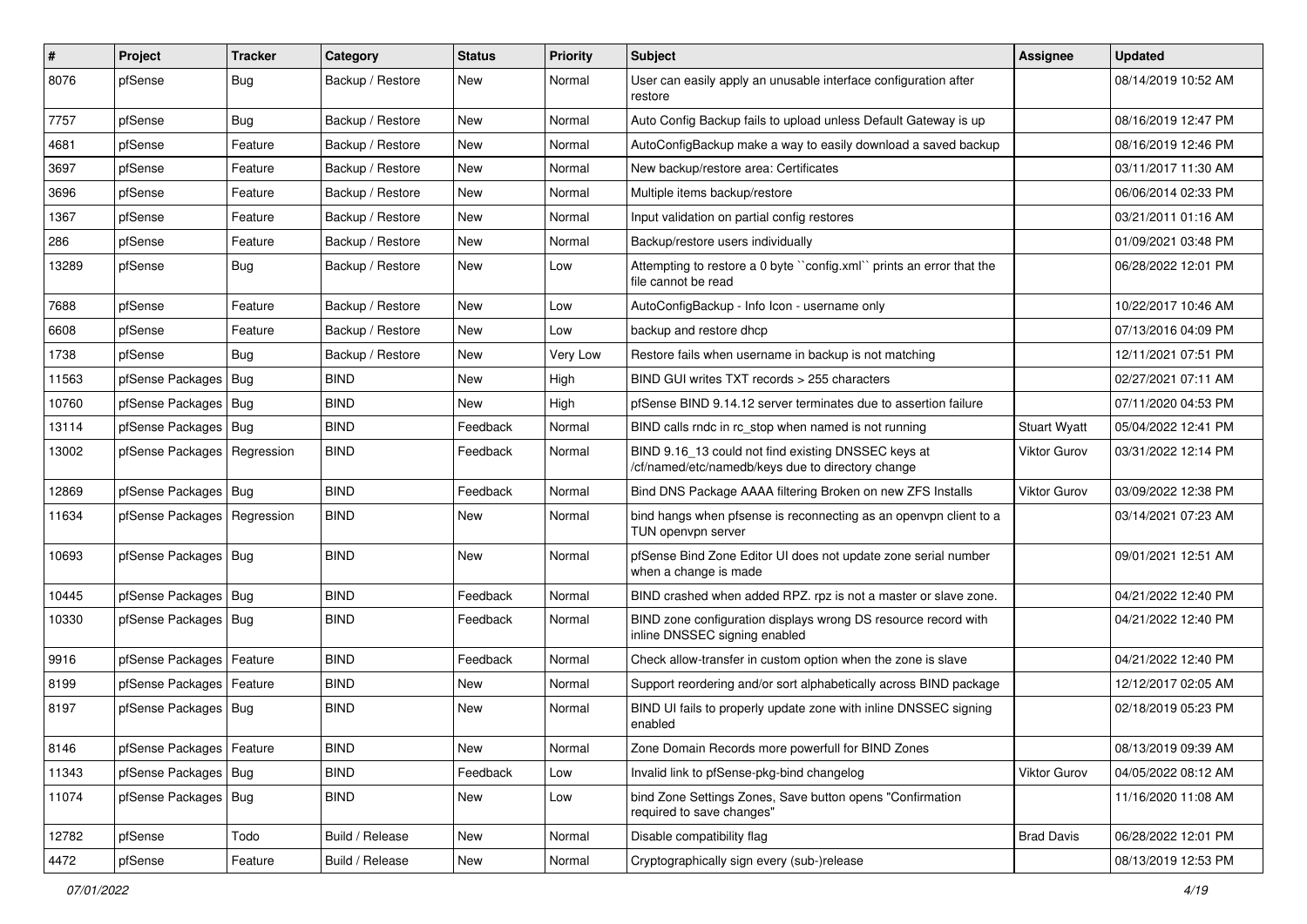| #     | Project      | <b>Tracker</b> | Category              | <b>Status</b> | <b>Priority</b> | <b>Subject</b>                                                                                        | <b>Assignee</b>      | <b>Updated</b>      |
|-------|--------------|----------------|-----------------------|---------------|-----------------|-------------------------------------------------------------------------------------------------------|----------------------|---------------------|
| 13323 | pfSense      | Bug            | Captive Portal        | <b>New</b>    | Normal          | Captive Portal breaks policy based routing for mac address<br>bypassed clients after upgrade to 22.05 | Kristof Provost      | 06/30/2022 09:46 AM |
| 13290 | pfSense      | Regression     | Captive Portal        | Feedback      | Normal          | Error "dummynet: bad switch 21!" with Captive Portals and Limiters<br>active                          |                      | 06/30/2022 08:06 AM |
| 13229 | pfSense Docs | Todo           | Captive Portal        | Feedback      | Normal          | Update documentation for IPFW to PF transition for Limiters and<br><b>Captive Portal</b>              | Jim Pingle           | 05/27/2022 03:04 PM |
| 13226 | pfSense      | <b>Bug</b>     | Captive Portal        | Confirmed     | Normal          | Captive Portal doesn't disconnect established OpenVPN link                                            | Reid<br>Linnemann    | 05/30/2022 10:38 AM |
| 13215 | pfSense      | <b>Bug</b>     | Captive Portal        | Assigned      | Normal          | Allowed MAC/IP/Hostname traffic counts for authorized users                                           | Reid<br>Linnemann    | 05/31/2022 05:31 PM |
| 12730 | pfSense      | <b>Bug</b>     | Captive Portal        | <b>New</b>    | Normal          | RADIUS accounting does not work if WAN is down                                                        |                      | 01/26/2022 05:13 AM |
| 12648 | pfSense      | Bug            | Captive Portal        | <b>New</b>    | Normal          | Undocumented variables 'listenporthttp' and 'listenporthttps'                                         |                      | 12/28/2021 10:44 AM |
| 12467 | pfSense      | Bug            | Captive Portal        | <b>New</b>    | Normal          | CP error on client disconnect after reboot                                                            |                      | 10/17/2021 05:35 AM |
| 12357 | pfSense      | Bug            | Captive Portal        | <b>New</b>    | Normal          | Captive Portal popup Logout button loads full login page in popup<br>when clicked                     |                      | 10/27/2021 12:10 PM |
| 11379 | pfSense      | Feature        | Captive Portal        | <b>New</b>    | Normal          | <b>Template Roll Printer</b>                                                                          |                      | 02/07/2021 05:26 AM |
| 11189 | pfSense      | Feature        | Captive Portal        | <b>New</b>    | Normal          | Captive Portal - Tarpit option                                                                        |                      | 12/23/2020 06:44 PM |
| 9627  | pfSense      | Feature        | Captive Portal        | <b>New</b>    | Normal          | Captive Portal only shows authenticated users                                                         |                      | 08/14/2019 02:48 PM |
| 7971  | pfSense      | Feature        | Captive Portal        | New           | Normal          | Allow import, export and synchronization of MACs under Captive<br>Portal service                      |                      | 10/19/2017 04:56 AM |
| 6956  | pfSense      | Feature        | Captive Portal        | <b>New</b>    | Normal          | Allow more control over concurrent logins                                                             |                      | 11/23/2016 12:01 PM |
| 3377  | pfSense      | Feature        | Captive Portal        | <b>New</b>    | Normal          | OAuth2 authentication in captive portal                                                               | Jim Thompson         | 10/19/2020 09:13 AM |
| 3053  | pfSense      | Feature        | Captive Portal        | <b>New</b>    | Normal          | Automatically add DHCP static addresses to CP passthru-mac                                            |                      | 06/21/2013 11:54 AM |
| 2963  | pfSense      | Feature        | Captive Portal        | <b>New</b>    | Normal          | Captive Portal MAC authentication request                                                             |                      | 08/22/2017 09:09 PM |
| 2573  | pfSense      | Feature        | Captive Portal        | <b>New</b>    | Normal          | Captive Portal support of RADIUS POD (Packet of Disconnect)                                           |                      | 10/17/2016 03:14 AM |
| 2025  | pfSense      | Feature        | Captive Portal        | <b>New</b>    | Normal          | Captive Portal: Easy accessible Logout page instead of Logout<br>pop-up window                        |                      | 02/06/2016 04:59 AM |
| 1924  | pfSense      | Feature        | Captive Portal        | New           | Normal          | Ability of CP's allowed IP addresses to use aliases                                                   |                      | 07/26/2018 04:28 AM |
| 1831  | pfSense      | Feature        | Captive Portal        | New           | Normal          | Captive portal IPv6 support                                                                           | Reid<br>Linnemann    | 06/28/2022 12:01 PM |
| 1675  | pfSense      | Bug            | Captive Portal        | New           | Normal          | Captive portal logout problems with pop-up blockers.                                                  | <b>Jared Dillard</b> | 03/28/2016 01:37 PM |
| 385   | pfSense      | Feature        | Captive Portal        | New           | Normal          | Reverse captive portal                                                                                |                      | 08/13/2019 12:23 PM |
| 9970  | pfSense      | Feature        | <b>Captive Portal</b> | <b>New</b>    | Low             | Captive Portal and SAML2 Integration                                                                  | Mauro Braggio        | 10/12/2020 07:39 AM |
| 5658  | pfSense      | Bug            | Captive Portal        | Confirmed     | Low             | Files with the same name cannot be uploaded to multiple captive<br>portal zones                       |                      | 12/18/2015 07:19 PM |
| 4724  | pfSense      | Feature        | <b>Captive Portal</b> | <b>New</b>    | Low             | Captive Portal Status Add Client Hostname                                                             |                      | 05/22/2015 08:38 AM |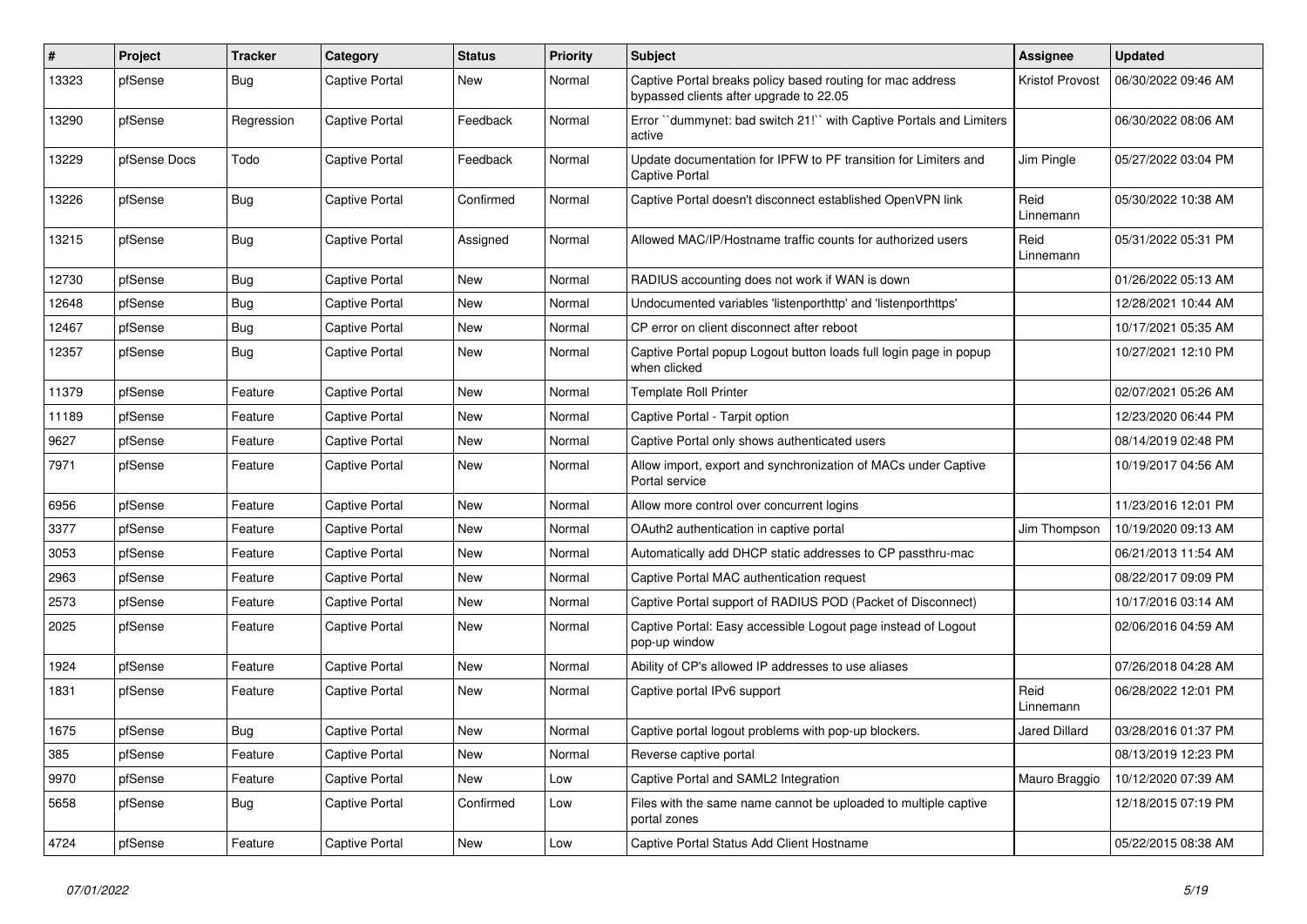| #     | Project          | <b>Tracker</b> | Category              | <b>Status</b>                 | <b>Priority</b> | <b>Subject</b>                                                                                          | <b>Assignee</b> | <b>Updated</b>       |
|-------|------------------|----------------|-----------------------|-------------------------------|-----------------|---------------------------------------------------------------------------------------------------------|-----------------|----------------------|
| 2545  | pfSense          | Feature        | Captive Portal        | <b>New</b>                    | Low             | CaptivePortal: Custom "Re-authenticate every x minutes"                                                 |                 | 07/08/2012 05:21 PM  |
| 13272 | pfSense          | <b>Bug</b>     | Captive Portal        | <b>Pull Request</b><br>Review | Very Low        | Voucher CSV output has leading space before voucher code                                                | Jim Pingle      | 06/28/2022 12:01 PM  |
| 13220 | pfSense          | Feature        | <b>Captive Portal</b> | <b>New</b>                    | Very Low        | Voucher per-roll bandwidth restrictions and traffic quotas                                              |                 | 05/26/2022 08:16 AM  |
| 13219 | pfSense          | Feature        | <b>Captive Portal</b> | <b>New</b>                    | Very Low        | Enable/Disable single voucher roll                                                                      |                 | 05/26/2022 08:14 AM  |
| 7553  | pfSense          | Bug            | Captive Portal        | Confirmed                     | Very Low        | Captive portal on a parent interface blocks traffic on VLAN interfaces<br>too                           |                 | 08/19/2018 03:15 PM  |
| 4845  | pfSense          | <b>Bug</b>     | CARP                  | Confirmed                     | High            | CARP preemption doesn't switch to backup where connectivity<br>between systems is lost but not NIC link |                 | 07/28/2015 07:55 AM  |
| 8567  | pfSense          | Bug            | CARP                  | <b>New</b>                    | Normal          | Using IPv6 VIP alias for services may affect CARP IPv6 VIP work                                         |                 | 06/12/2018 01:26 PM  |
| 8566  | pfSense          | <b>Bug</b>     | CARP                  | <b>New</b>                    | Normal          | Wrong IPv6 source in NS request in case using of IPv6 alias                                             |                 | 06/12/2018 01:26 PM  |
| 8100  | pfSense          | Bug            | CARP                  | <b>New</b>                    | Normal          | pfsync Initially Deletes States on Primary for Connections<br>Established through Secondary             | Luiz Souza      | 02/08/2022 12:59 PM  |
| 5849  | pfSense          | Bug            | CARP                  | New                           | Normal          | Routing fail on CARP IPsec                                                                              |                 | 12/18/2021 04:41 PM  |
| 2218  | pfSense          | Feature        | CARP                  | <b>New</b>                    | Normal          | Ability to delay CARP master status at boot time                                                        |                 | 03/03/2021 11:57 AM  |
| 2099  | pfSense          | Todo           | CARP                  | New                           | Normal          | Remove "queue" from CARP traffic                                                                        |                 | 01/19/2012 10:59 AM  |
| 13110 | pfSense          | Bug            | CARP                  | New                           | Very Low        | changing CARP VIP address does not update outbound NAT<br>interface IP                                  |                 | 05/03/2022 02:52 PM  |
| 7648  | pfSense          | Bug            | CARP                  | New                           | Very Low        | SPAN ports on an interface renders CARP HA inoperative                                                  |                 | 06/14/2017 09:19 PM  |
| 13063 | pfSense Packages | Feature        | Cellular              | <b>Pull Request</b><br>Review | Normal          | Cellular package shall support more modems and NMEA port                                                |                 | 05/06/2022 02:38 PM  |
| 10796 | pfSense Packages | Feature        | Cellular              | Feedback                      | Normal          | Huawei ME909u-521 support                                                                               |                 | 04/21/2022 12:40 PM  |
| 13305 | pfSense          | Feature        | Certificates          | <b>New</b>                    | Normal          | Certificate Revocation page should show expiration date                                                 |                 | 06/27/2022 10:26 AM  |
| 12737 | pfSense          | <b>Bug</b>     | Certificates          | <b>New</b>                    | Normal          | CApath is not defined by default in curl                                                                |                 | 06/28/2022 12:01 PM  |
| 11203 | pfSense          | Bug            | Certificates          | <b>New</b>                    | Normal          | certificate manager very slow                                                                           |                 | 12/31/2020 11:57 AM  |
| 2276  | pfSense          | Feature        | Certificates          | <b>New</b>                    | Normal          | Remote CRL fetch support                                                                                |                 | 02/06/2016  04:14 AM |
| 1268  | pfSense          | Feature        | Certificates          | <b>New</b>                    | Normal          | Allow mass renewing of certs                                                                            |                 | 11/01/2019 03:17 PM  |
| 1257  | pfSense          | Feature        | Certificates          | <b>Pull Request</b><br>Review | Normal          | Handle encypted CA/Certificate private keys                                                             |                 | 10/12/2020 07:12 AM  |
| 12894 | pfSense Plus     | Bug            | Certificates          | <b>New</b>                    | Low             | duplicating freshly created certificates through refreshing                                             |                 | 03/03/2022 02:35 PM  |
| 7289  | pfSense          | <b>Bug</b>     | Certificates          | <b>New</b>                    | Low             | Generating 4096bit Certificate                                                                          |                 | 08/14/2019 09:56 AM  |
| 10258 | pfSense          | Feature        | Certificates          | <b>New</b>                    | Very Low        | allow to sign CA                                                                                        |                 | 02/20/2020 04:20 AM  |
| 9889  | pfSense          | Bug            | Certificates          | New                           | <b>Very Low</b> | CRL check for Intermediate CA CRLs fails                                                                | Jim Pingle      | 11/08/2019 11:03 AM  |
| 12402 | pfSense Docs     | Todo           | Configuration         | <b>New</b>                    | Normal          | Feedback on Configuration - Advanced Configuration Options -<br>Notifications                           |                 | 09/24/2021 12:46 AM  |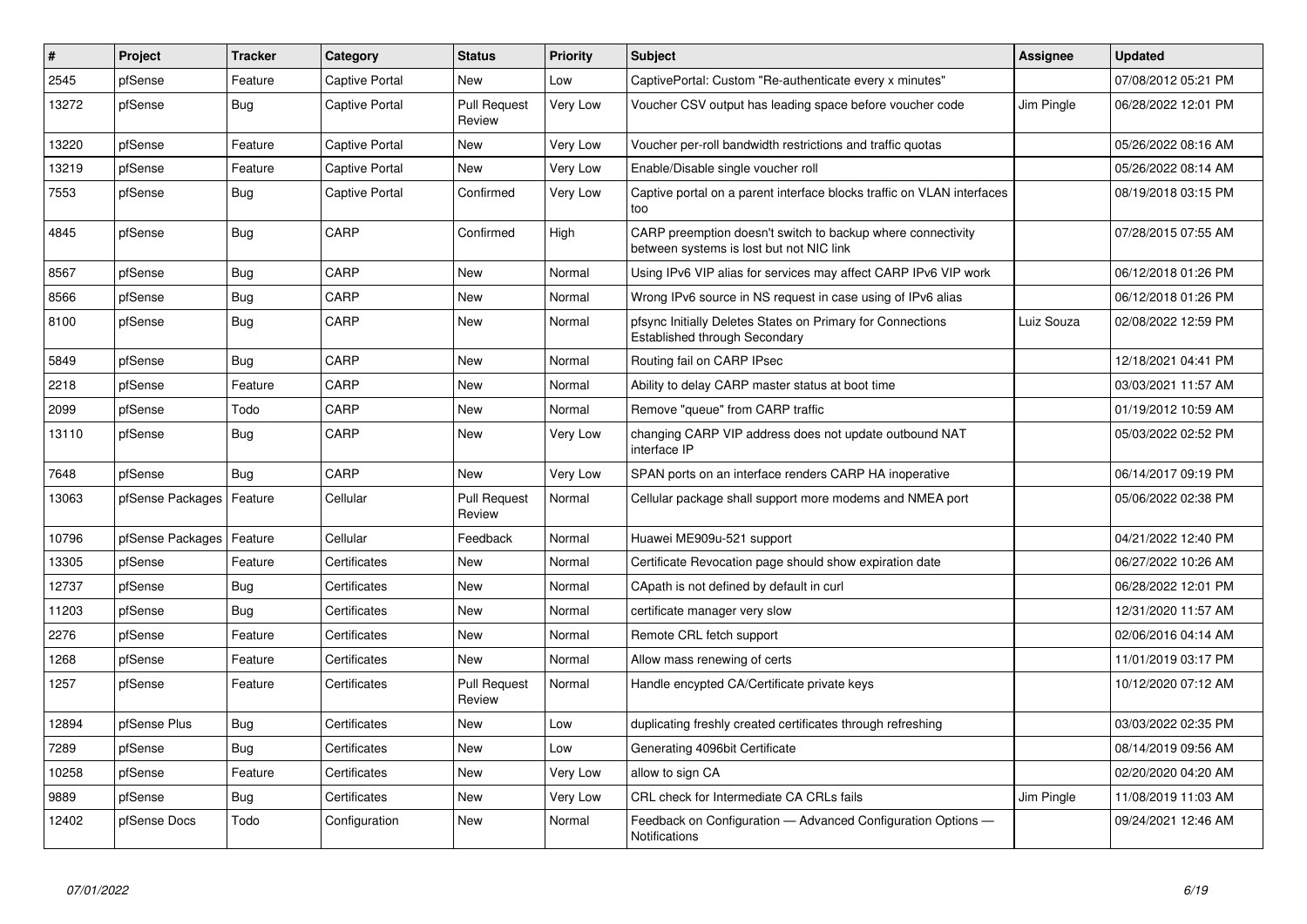| #     | Project          | <b>Tracker</b> | Category                        | <b>Status</b>                 | <b>Priority</b> | <b>Subject</b>                                                                                                        | Assignee      | <b>Updated</b>      |
|-------|------------------|----------------|---------------------------------|-------------------------------|-----------------|-----------------------------------------------------------------------------------------------------------------------|---------------|---------------------|
| 12098 | pfSense Docs     | Correction     | Configuration                   | New                           | Normal          | Feedback on pfSense Configuration Recipes - Accessing a<br>CPE/Modem from Inside the Firewall                         |               | 07/02/2021 02:30 AM |
| 13291 | pfSense Docs     | Todo           | Configuration                   | New                           | Low             | Notification documentation                                                                                            |               | 06/21/2022 10:22 AM |
| 13288 | pfSense          | Bug            | Configuration<br>Backend        | New                           | Normal          | Encode FreeRADIUS Custom Options                                                                                      |               | 06/20/2022 10:36 AM |
| 13287 | pfSense          | Feature        | Configuration<br>Backend        | New                           | Normal          | Encode OpenVPN Custom Options                                                                                         |               | 06/20/2022 10:33 AM |
| 12483 | pfSense          | <b>Bug</b>     | Configuration<br><b>Backend</b> | New                           | Normal          | GUI creates inconsistent config.xml                                                                                   |               | 10/23/2021 06:48 AM |
| 10833 | pfSense          | <b>Bug</b>     | Configuration<br><b>Backend</b> | New                           | Normal          | unbound exits on configuration error when link status flaps on LAN<br>interface                                       |               | 08/13/2020 11:53 PM |
| 6398  | pfSense          | <b>Bug</b>     | Configuration<br>Backend        | New                           | Normal          | If config cannot be loaded due to corruption or bug, it isn't handled<br>gracefully (just stops)                      |               | 08/13/2019 01:23 PM |
| 5902  | pfSense          | Todo           | Configuration<br>Backend        | New                           | Normal          | Use a common place for default values                                                                                 |               | 08/13/2019 12:53 PM |
| 3895  | pfSense          | Feature        | Configuration<br>Backend        | <b>New</b>                    | Normal          | Timeout for "Apply change"                                                                                            |               | 01/25/2021 08:07 AM |
| 13268 | pfSense          | Todo           | Console Menu                    | Ready To Test                 | Normal          | columns don't align nicely in console with medium-long interface<br>names                                             |               | 06/12/2022 10:32 PM |
| 13249 | pfSense          | <b>Bug</b>     | Console Menu                    | <b>New</b>                    | Normal          | Running playback comands multiple times results in PHP error                                                          |               | 06/06/2022 07:02 AM |
| 7747  | pfSense          | Feature        | Console Menu                    | New                           | Normal          | Minor UI Tweak: Make hitting enter on the console (esp via SSH)<br>should not log you out, but simply redraw the menu |               | 08/01/2017 04:03 PM |
| 6469  | pfSense          | Feature        | Console Menu                    | <b>New</b>                    | Normal          | Improve help + self documentation in console PHP shell                                                                |               | 08/13/2019 01:23 PM |
| 2693  | pfSense          | Feature        | Console Menu                    | <b>New</b>                    | Normal          | Allow mapping mapping non-physical interfaces via console                                                             | Mathieu Simon | 11/27/2012 03:00 PM |
| 13258 | pfSense          | Bug            | Console Menu                    | <b>Pull Request</b><br>Review | Low             | secret menu option 100                                                                                                | Jim Pingle    | 06/28/2022 12:01 PM |
| 11970 | pfSense Packages | Bug            | Coreboot                        | <b>New</b>                    | Normal          | Netgate Firmware Upgrade Doesn't Work on XG-2758                                                                      |               | 04/21/2022 12:39 PM |
| 13074 | pfSense Plus     | <b>Bug</b>     | Cryptographic<br>Modules        | New                           | Normal          | AES-GCM with SafeXcel on Netgate 2100 causes MBUF overload                                                            |               | 06/12/2022 11:14 AM |
| 12658 | pfSense Packages | Feature        | darkstat                        | <b>New</b>                    | Normal          | Adding prometheus metrics to darkstat                                                                                 |               | 05/27/2022 09:44 PM |
| 13325 | pfSense Plus     | Bug            | Dashboard                       | New                           | Normal          | System Information Widget Reloading                                                                                   |               | 06/30/2022 12:00 PM |
| 13165 | pfSense          | Feature        | Dashboard                       | <b>Pull Request</b><br>Review | Normal          | Feat: live update for Services dashboard widget                                                                       |               | 05/15/2022 01:48 AM |
| 12673 | pfSense          | <b>Bug</b>     | Dashboard                       | <b>Pull Request</b><br>Review | Normal          | Firewall Logs Widget fails to update at intervals below 5 seconds.                                                    | Viktor Gurov  | 06/28/2022 12:01 PM |
| 11759 | pfSense          | <b>Bug</b>     | Dashboard                       | New                           | Normal          | Traffic graphs on dashboard double upload on pppoe links                                                              |               | 12/30/2021 04:00 AM |
| 10401 | pfSense          | Feature        | Dashboard                       | New                           | Normal          | Request: ability to sort/separate stopped/running Service(s) on<br>Dashboard -> Services Status widget                |               | 03/31/2020 04:48 PM |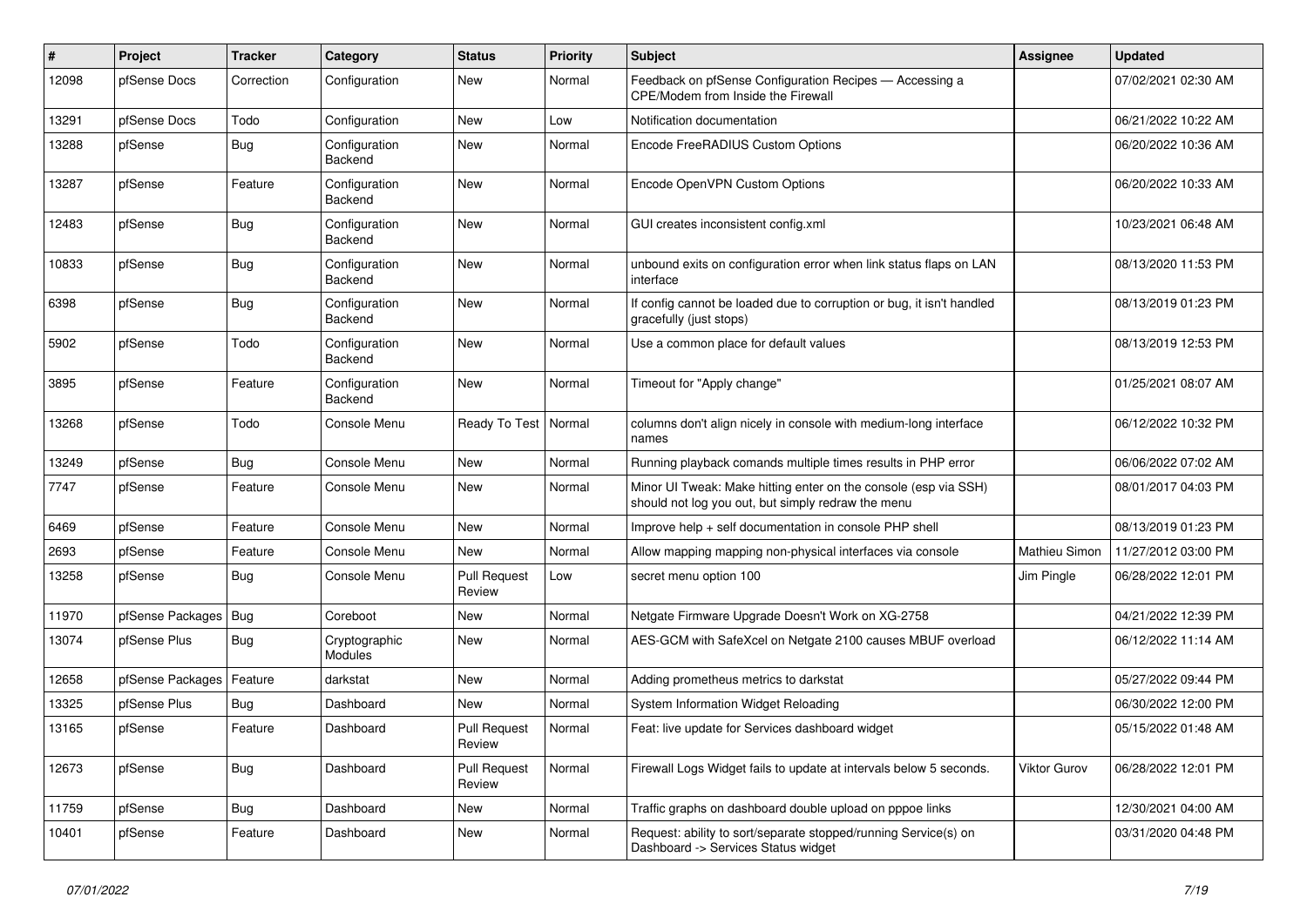| $\sharp$ | Project      | <b>Tracker</b> | Category        | <b>Status</b>                 | <b>Priority</b> | Subject                                                                                          | <b>Assignee</b> | <b>Updated</b>      |
|----------|--------------|----------------|-----------------|-------------------------------|-----------------|--------------------------------------------------------------------------------------------------|-----------------|---------------------|
| 9677     | pfSense      | <b>Bug</b>     | Dashboard       | New                           | Normal          | Dashboard hangs when widget needs data from a remote host which<br>is down                       |                 | 08/13/2019 09:15 AM |
| 7974     | pfSense      | Feature        | Dashboard       | New                           | Normal          | ZFS RAID Monitor Not available                                                                   |                 | 08/20/2019 01:34 PM |
| 7182     | pfSense      | Feature        | Dashboard       | <b>New</b>                    | Normal          | Break up System Widget on the Dashboard                                                          |                 | 08/21/2019 08:59 AM |
| 7113     | pfSense      | Bug            | Dashboard       | New                           | Normal          | Interface name in Traffic Graphs                                                                 |                 | 12/31/2021 05:40 PM |
| 4646     | pfSense      | Feature        | Dashboard       | New                           | Normal          | Recover valuable vertical screen real estate in dashboard                                        |                 | 04/20/2015 07:46 PM |
| 2479     | pfSense      | Feature        | Dashboard       | New                           | Normal          | Allow reordering of the traffic graphs on the dashboard                                          |                 | 06/08/2012 04:13 PM |
| 13168    | pfSense      | Feature        | Dashboard       | New                           | Low             | Multiple Dashboard views for a single user                                                       |                 | 05/16/2022 07:53 AM |
| 10395    | pfSense      | Feature        | Dashboard       | New                           | Low             | Add Dashboard System Information support for more PC Engines<br>APU boards                       |                 | 02/17/2022 01:02 AM |
| 10280    | pfSense      | Feature        | Dashboard       | New                           | Low             | <b>DHCP Leases widget</b>                                                                        |                 | 11/07/2020 09:18 PM |
| 9353     | pfSense      | <b>Bug</b>     | Dashboard       | <b>New</b>                    | Low             | PHPSession errors from limited access to dashboard and widgets                                   |                 | 10/06/2020 09:31 AM |
| 8458     | pfSense      | Feature        | Dashboard       | <b>New</b>                    | Low             | Allow reordering of interface widget                                                             |                 | 08/14/2019 10:52 AM |
| 7788     | pfSense      | <b>Bug</b>     | Dashboard       | New                           | Low             | Irregular updating of widgets like cpu/uptime on system widget.                                  |                 | 08/21/2019 09:03 AM |
| 7387     | pfSense      | <b>Bug</b>     | Dashboard       | New                           | Low             | New Traffic Graph in dashboard resets inverted view to normal view                               | Jared Dillard   | 12/11/2021 08:14 PM |
| 6390     | pfSense      | Todo           | Dashboard       | New                           | Low             | Autoscale from Traffic Graph not correct size (big graphs)                                       |                 | 05/23/2016 01:38 PM |
| 5567     | pfSense      | Feature        | Dashboard       | <b>New</b>                    | Low             | CARP status widget does not update in real time                                                  |                 | 08/20/2019 03:33 PM |
| 3411     | pfSense      | <b>Bug</b>     | Dashboard       | New                           | Low             | Interfaces and statistics dashboard widgets very slow with large<br>numbers of interfaces        |                 | 01/24/2014 02:09 AM |
| 8157     | pfSense      | <b>Bug</b>     | Dashboard       | <b>New</b>                    | Very Low        | Traffic Graph clutter from time to time                                                          |                 | 12/03/2017 06:40 AM |
| 7934     | pfSense      | Feature        | Dashboard       | New                           | Very Low        | format support phone# for international use                                                      |                 | 10/12/2017 04:38 PM |
| 7857     | pfSense      | <b>Bug</b>     | Dashboard       | New                           | Very Low        | Interfaces Widget U/I fails to wrap IPV6 addresses when the string is<br>too wide for the widget |                 | 08/13/2019 09:15 AM |
| 7244     | pfSense      | Feature        | Developer Tools | New                           | Normal          | Publish pfsense as a Vagrant Basebox                                                             |                 | 01/29/2019 04:09 AM |
| 1219     | pfSense      | Feature        | Developer Tools | New                           | Low             | Ship DTRACE enabled kernels in the images                                                        |                 | 07/26/2017 03:14 AM |
| 11471    | pfSense Docs | Todo           | Development     | New                           | Low             | Feedback on Development - Developing Packages                                                    | Jim Pingle      | 02/19/2021 02:52 PM |
| 11071    | pfSense Docs | New Content    | <b>DHCP</b>     | New                           | Normal          | Feedback on Services - IPv6 Router Advertisements                                                | Jim Pingle      | 12/08/2020 09:25 AM |
| 8852     | pfSense Docs | Correction     | <b>DHCP</b>     | New                           | Normal          | [feedback form] Unclear about "Client Identifier" in a static mapping                            | Jim Pingle      | 09/23/2020 02:30 PM |
| 13321    | pfSense      | <b>Bug</b>     | DHCP (IPv4)     | <b>Pull Request</b><br>Review | Normal          | dhcpleases handles duplicate hostnames incorrectly                                               |                 | 06/30/2022 07:06 AM |
| 13273    | pfSense      | <b>Bug</b>     | DHCP (IPv4)     | New                           | Normal          | dhclient can use conflicting recorded leases                                                     |                 | 06/14/2022 11:07 AM |
| 13256    | pfSense      | Feature        | DHCP (IPv4)     | New                           | Normal          | Better handling of duplicate IPs in static DHCP assignments                                      |                 | 06/11/2022 04:51 PM |
| 13217    | pfSense      | <b>Bug</b>     | DHCP (IPv4)     | New                           | Normal          | dhclient using default pid file location which does not exist                                    | Viktor Gurov    | 05/26/2022 08:09 AM |
| 12959    | pfSense      | <b>Bug</b>     | DHCP (IPv4)     | Feedback                      | Normal          | dhcplease process wrongly update host file if client-hostname is<br>empty                        |                 | 03/28/2022 10:26 AM |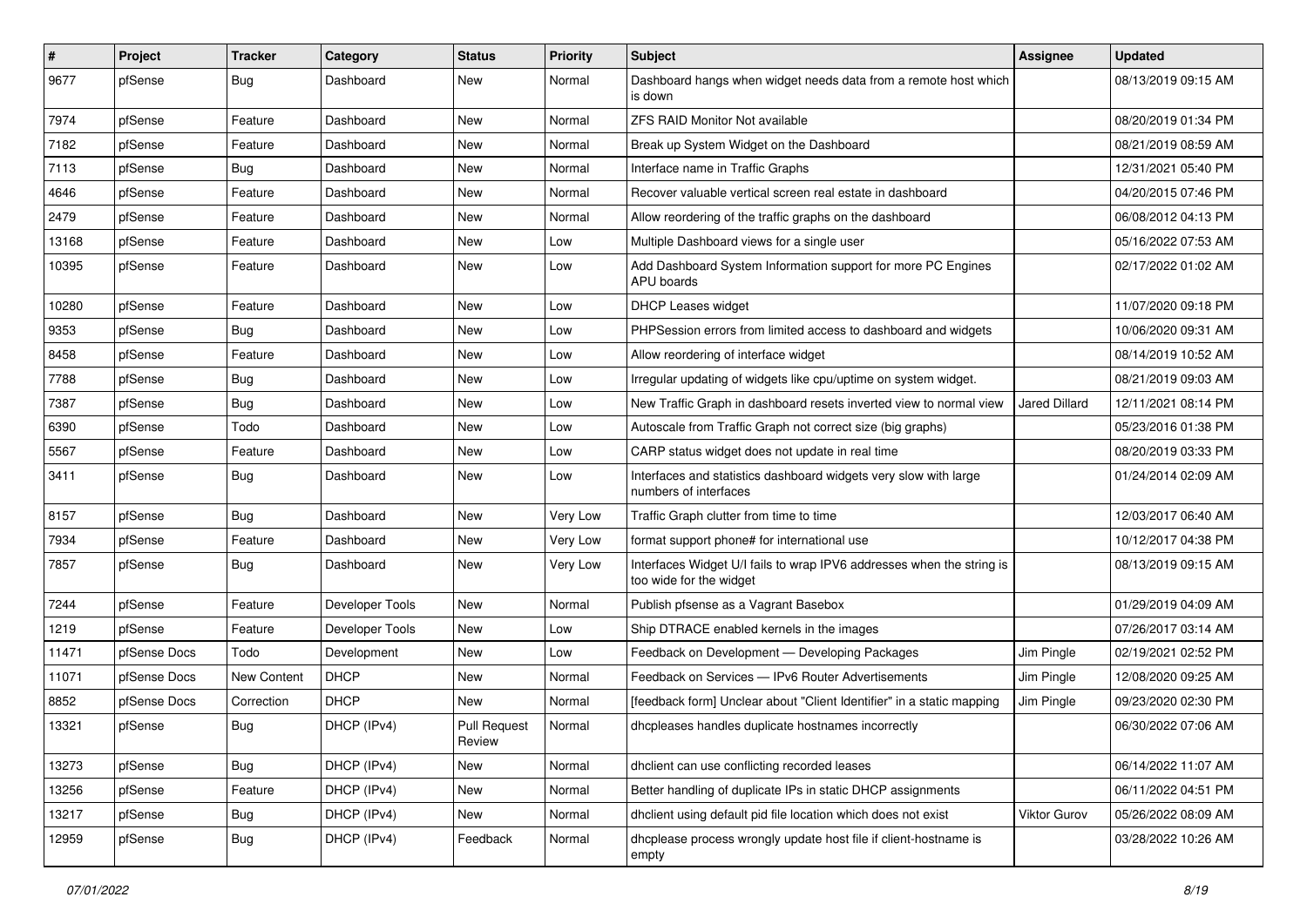| $\sharp$ | Project | <b>Tracker</b> | Category    | <b>Status</b> | <b>Priority</b> | <b>Subject</b>                                                                                     | <b>Assignee</b>      | <b>Updated</b>      |
|----------|---------|----------------|-------------|---------------|-----------------|----------------------------------------------------------------------------------------------------|----------------------|---------------------|
| 12922    | pfSense | Bug            | DHCP (IPv4) | <b>New</b>    | Normal          | Classless static routes received on DHCP WAN can override chosen<br>default gateway                |                      | 03/28/2022 10:08 AM |
| 11927    | pfSense | Feature        | DHCP (IPv4) | Feedback      | Normal          | Allow DHCP not to serve a gateway - small fix                                                      |                      | 01/03/2022 04:17 PM |
| 10345    | pfSense | Feature        | DHCP (IPv4) | <b>New</b>    | Normal          | DHCP lease distinction between online and offline                                                  |                      | 03/16/2020 07:56 AM |
| 9732     | pfSense | Feature        | DHCP (IPv4) | New           | Normal          | System UTC time offset in DHCP Option 2                                                            |                      | 09/06/2019 08:39 PM |
| 9343     | pfSense | <b>Bug</b>     | DHCP (IPv4) | <b>New</b>    | Normal          | diag arp.php times out with large DHCPD leases table                                               |                      | 08/14/2019 01:19 PM |
| 9130     | pfSense | Feature        | DHCP (IPv4) | <b>New</b>    | Normal          | Request ID [#INC-16195]: DHCP - PXE Boot                                                           |                      | 09/10/2020 01:39 PM |
| 8614     | pfSense | <b>Bug</b>     | DHCP (IPv4) | New           | Normal          | Cannot remove Additional BOOTP/DHCP Options                                                        |                      | 08/21/2019 09:15 AM |
| 8330     | pfSense | Feature        | DHCP (IPv4) | <b>New</b>    | Normal          | add options for ddns-local-address statements                                                      |                      | 04/27/2021 12:31 PM |
| 8179     | pfSense | <b>Bug</b>     | DHCP (IPv4) | Feedback      | Normal          | Incorrect reverse DNS zone in DHCP server config for<br>non-octet-aligned subnet mask              | Renato Botelho       | 02/09/2022 11:17 PM |
| 7405     | pfSense | Feature        | DHCP (IPv4) | <b>New</b>    | Normal          | Ability to add dhcp host reservations from "Diagnostics -> ARP table"                              |                      | 10/12/2020 08:22 AM |
| 7172     | pfSense | <b>Bug</b>     | DHCP (IPv4) | <b>New</b>    | Normal          | Sorting by hostname in Services > DHCP Server > LAN should be<br>"natural" (alphanumeric friendly) |                      | 08/20/2019 03:47 PM |
| 6960     | pfSense | Feature        | DHCP (IPv4) | <b>New</b>    | Normal          | Consider replacing ISC DHCP server with KEA DHCP                                                   |                      | 09/24/2020 01:59 PM |
| 6615     | pfSense | Feature        | DHCP (IPv4) | New           | Normal          | new DHCP server option                                                                             |                      | 08/13/2019 01:39 PM |
| 6362     | pfSense | <b>Bug</b>     | DHCP (IPv4) | Confirmed     | Normal          | DHCP Client ID not used                                                                            |                      | 07/09/2021 06:30 AM |
| 5080     | pfSense | Feature        | DHCP (IPv4) | New           | Normal          | Settings tab under Services>DHCP Server                                                            |                      | 08/13/2019 12:53 PM |
| 4899     | pfSense | Feature        | DHCP (IPv4) | <b>New</b>    | Normal          | Additional BOOTP/DHCP Options should allow a force option                                          |                      | 01/02/2018 02:24 PM |
| 4061     | pfSense | <b>Bug</b>     | DHCP (IPv4) | Confirmed     | Normal          | dhcpd doesn't send client-hostname to peer, breaking DHCP lease<br>registrations w/HA              |                      | 02/24/2017 08:58 PM |
| 3771     | pfSense | Bug            | DHCP (IPv4) | New           | Normal          | Webinterface and dhcpdcrashes with 500+ static leases                                              |                      | 08/21/2019 09:26 AM |
| 3534     | pfSense | Feature        | DHCP (IPv4) | New           | Normal          | DDNS using arbitrary zone primary                                                                  |                      | 07/08/2014 11:40 AM |
| 3404     | pfSense | <b>Bug</b>     | DHCP (IPv4) | New           | Normal          | DHCP Server Fails to Start on Interfaces that are Slow to Come<br><b>Online During Boot</b>        |                      | 02/11/2014 05:09 PM |
| 2983     | pfSense | Feature        | DHCP (IPv4) | <b>New</b>    | Normal          | DHCPD: Add vendor-class-identifier and MAC-OIDs                                                    |                      | 05/29/2020 09:24 PM |
| 2774     | pfSense | Feature        | DHCP (IPv4) | <b>New</b>    | Normal          | Extend DHCP Pools code to allow using different subnets                                            |                      | 08/19/2019 10:27 AM |
| 13263    | pfSense | Bug            | DHCP (IPv4) | New           | Low             | Deleting a static DHCP entry when the related IP is not in the arp<br>table spams the log          |                      | 06/10/2022 11:18 AM |
| 12070    | pfSense | <b>Bug</b>     | DHCP (IPv4) | <b>New</b>    | Low             | <b>VLAN0 for WAN DHCP</b>                                                                          |                      | 12/23/2021 04:31 PM |
| 11004    | pfSense | Feature        | DHCP (IPv4) | <b>New</b>    | Low             | DHCP reservations with no IP address show entries in DHCP leases                                   |                      | 10/26/2020 07:22 AM |
| 7441     | pfSense | Feature        | DHCP (IPv4) | New           | Low             | Display start/end times for Static Mapping leases on DHCP<br>Leases/DHCPv6 Leases                  |                      | 08/21/2019 10:48 AM |
| 4451     | pfSense | <b>Bug</b>     | DHCP (IPv4) | <b>New</b>    | Low             | Status DHCP Leases shows double entries for static entries without<br>IP address                   | <b>Phillip Davis</b> | 05/21/2022 04:55 PM |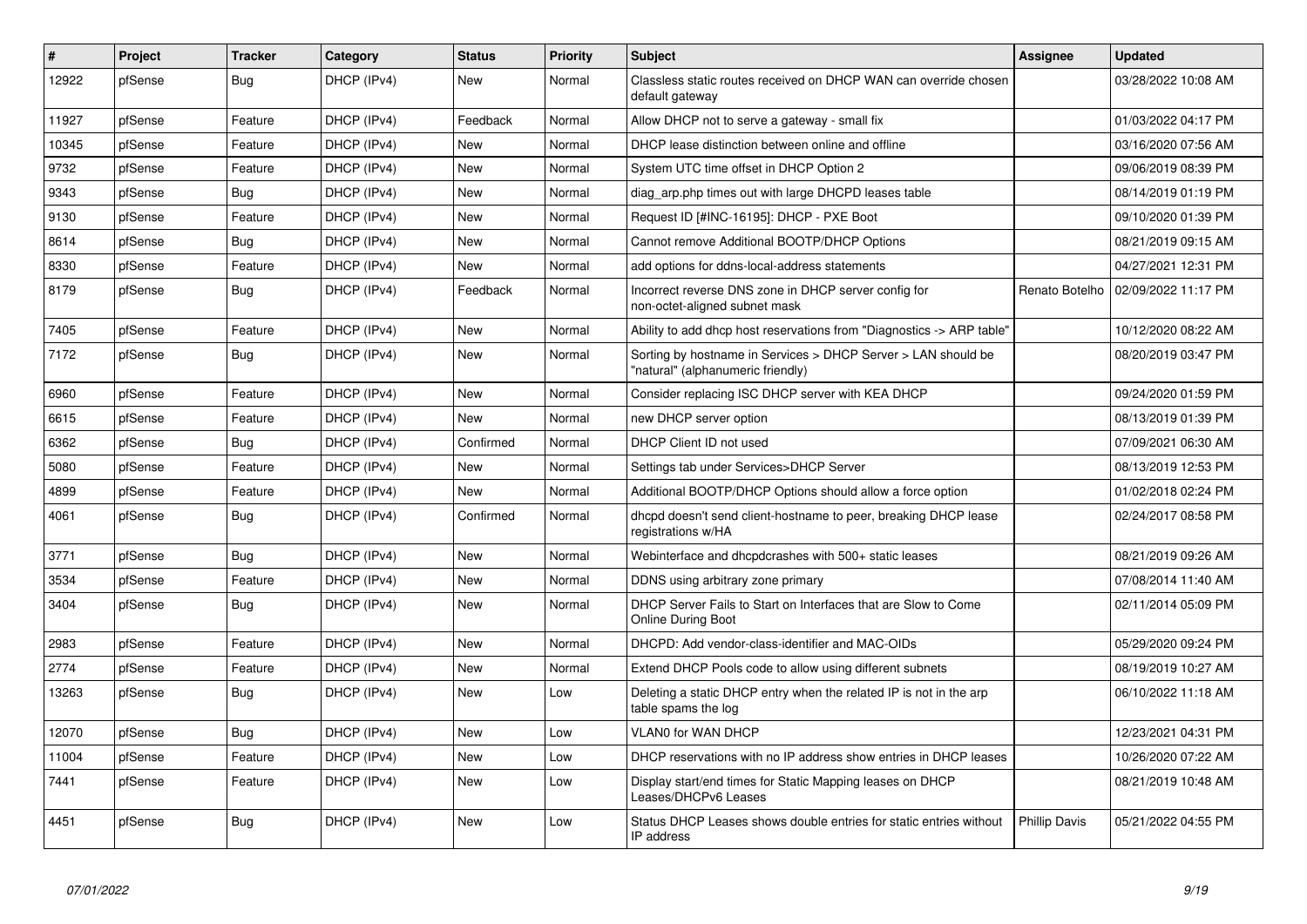| $\sharp$ | Project | <b>Tracker</b> | Category    | <b>Status</b>                 | <b>Priority</b> | <b>Subject</b>                                                                                                                     | Assignee   | <b>Updated</b>      |
|----------|---------|----------------|-------------|-------------------------------|-----------------|------------------------------------------------------------------------------------------------------------------------------------|------------|---------------------|
| 2323     | pfSense | Feature        | DHCP (IPv4) | New                           | Low             | GUI doesn't allow to configure DHCP server to serve IP addresses<br>belonging to subnets wich are not associated with an interface |            | 08/19/2019 10:27 AM |
| 13250    | pfSense | Todo           | DHCP (IPv4) | <b>New</b>                    | Very Low        | Clean up DHCP Server option language                                                                                               | Jim Pingle | 06/28/2022 12:01 PM |
| 12067    | pfSense | <b>Bug</b>     | DHCP (IPv4) | New                           | Very Low        | <b>DHCP Monitoring Statistics Error</b>                                                                                            |            | 06/21/2021 08:39 AM |
| 10802    | pfSense | Feature        | DHCP (IPv4) | <b>New</b>                    | Very Low        | Seperator for DHCP Static Mapped leases                                                                                            |            | 07/31/2020 10:30 AM |
| 10250    | pfSense | Feature        | DHCP (IPv4) | New                           | Very Low        | DHCP lease view by interface                                                                                                       |            | 02/11/2020 07:47 AM |
| 8879     | pfSense | Feature        | DHCP (IPv4) | New                           | <b>Very Low</b> | DHCP options ADD force options                                                                                                     |            | 09/07/2018 09:14 AM |
| 6544     | pfSense | Feature        | DHCP (IPv4) | New                           | Very Low        | RFC 3046 DHCP Option 82 support (and RFC 3315/4649/4580 for<br>IPv6                                                                |            | 07/13/2020 02:14 AM |
| 9136     | pfSense | Bug            | DHCP (IPv6) | <b>New</b>                    | High            | IPv6 Tracking Interfaces Lose IPv6 Address in Certain Cases                                                                        |            | 04/21/2022 12:39 PM |
| 13296    | pfSense | Feature        | DHCP (IPv6) | <b>New</b>                    | Normal          | Add support for DHCP6 OPTION PD EXCLUDE (RFC 6603)                                                                                 |            | 06/24/2022 10:10 PM |
| 13253    | pfSense | <b>Bug</b>     | DHCP (IPv6) | <b>New</b>                    | Normal          | dhcp6c" is not restarted when applying settings when multiple<br>WANs are configured for DHCP6                                     |            | 06/28/2022 12:01 PM |
| 13248    | pfSense | Regression     | DHCP (IPv6) | <b>New</b>                    | Normal          | IPv6 Router Advertisements runs when config.xml does not contain<br>an entry for the interface                                     |            | 06/05/2022 07:44 PM |
| 13237    | pfSense | Bug            | DHCP (IPv6) | <b>New</b>                    | Normal          | dhcp6c script cannot be executed safely                                                                                            |            | 06/01/2022 11:20 AM |
| 12947    | pfSense | <b>Bug</b>     | DHCP (IPv6) | <b>Pull Request</b><br>Review | Normal          | DHCP6 client does not take any action if the interface IPv6 address<br>changes during renewal                                      |            | 06/28/2022 12:01 PM |
| 12823    | pfSense | Bug            | DHCP (IPv6) | New                           | Normal          | Multiple DHCP6 WAN connections PPPoE interface 'defached'<br>status                                                                |            | 02/18/2022 05:39 AM |
| 12581    | pfSense | Regression     | DHCP (IPv6) | <b>New</b>                    | Normal          | CARP IPv6 assigned address does not get advertised to endpoints<br>with RADV                                                       |            | 12/16/2021 02:34 PM |
| 10822    | pfSense | <b>Bug</b>     | DHCP (IPv6) | <b>New</b>                    | Normal          | Deprecated IPv6 prefix won't be announced as deprecated to clients                                                                 |            | 08/10/2020 09:23 AM |
| 10714    | pfSense | <b>Bug</b>     | DHCP (IPv6) | <b>New</b>                    | Normal          | radvd only gives out the prefix of the "first" IPv6 address of an<br>interface                                                     |            | 10/06/2020 01:03 PM |
| 9536     | pfSense | Feature        | DHCP (IPv6) | <b>New</b>                    | Normal          | Support dynamic prefix in DHCPv6 Server                                                                                            |            | 05/25/2022 04:27 AM |
| 7821     | pfSense | Bug            | DHCP (IPv6) | <b>New</b>                    | Normal          | GIF does not support broadcast                                                                                                     |            | 08/29/2017 10:50 AM |
| 7734     | pfSense | <b>Bug</b>     | DHCP (IPv6) | <b>New</b>                    | Normal          | Using opton ia pd0 does not renew prefix and prefix get dropped                                                                    |            | 07/31/2017 03:46 AM |
| 7138     | pfSense | <b>Bug</b>     | DHCP (IPv6) | Assigned                      | Normal          | Pfsense wide dhcpv6 client doesn't recognise if id statement                                                                       |            | 04/21/2022 12:39 PM |
| 6691     | pfSense | <b>Bug</b>     | DHCP (IPv6) | <b>New</b>                    | Normal          | dhcp6c quits after only two tries if no response was received                                                                      |            | 12/07/2020 04:25 PM |
| 6283     | pfSense | Feature        | DHCP (IPv6) | <b>New</b>                    | Normal          | Register DHCPv6 leases with DNS resolver                                                                                           |            | 08/21/2019 10:48 AM |
| 6051     | pfSense | Bug            | DHCP (IPv6) | <b>New</b>                    | Normal          | DHCPv6 Client Failure for additional WAN Address causes<br>2-seconds-service-restart-loop                                          |            | 12/03/2020 01:08 AM |
| 5950     | pfSense | Feature        | DHCP (IPv6) | New                           | Normal          | DHCPv6 Server support for PD of PD-obtained networks                                                                               |            | 03/04/2016 03:04 AM |
| 3185     | pfSense | Feature        | DHCP (IPv6) | <b>New</b>                    | Normal          | Accommodate a DHCPv6 failover-like mechanism                                                                                       |            | 11/24/2017 10:44 AM |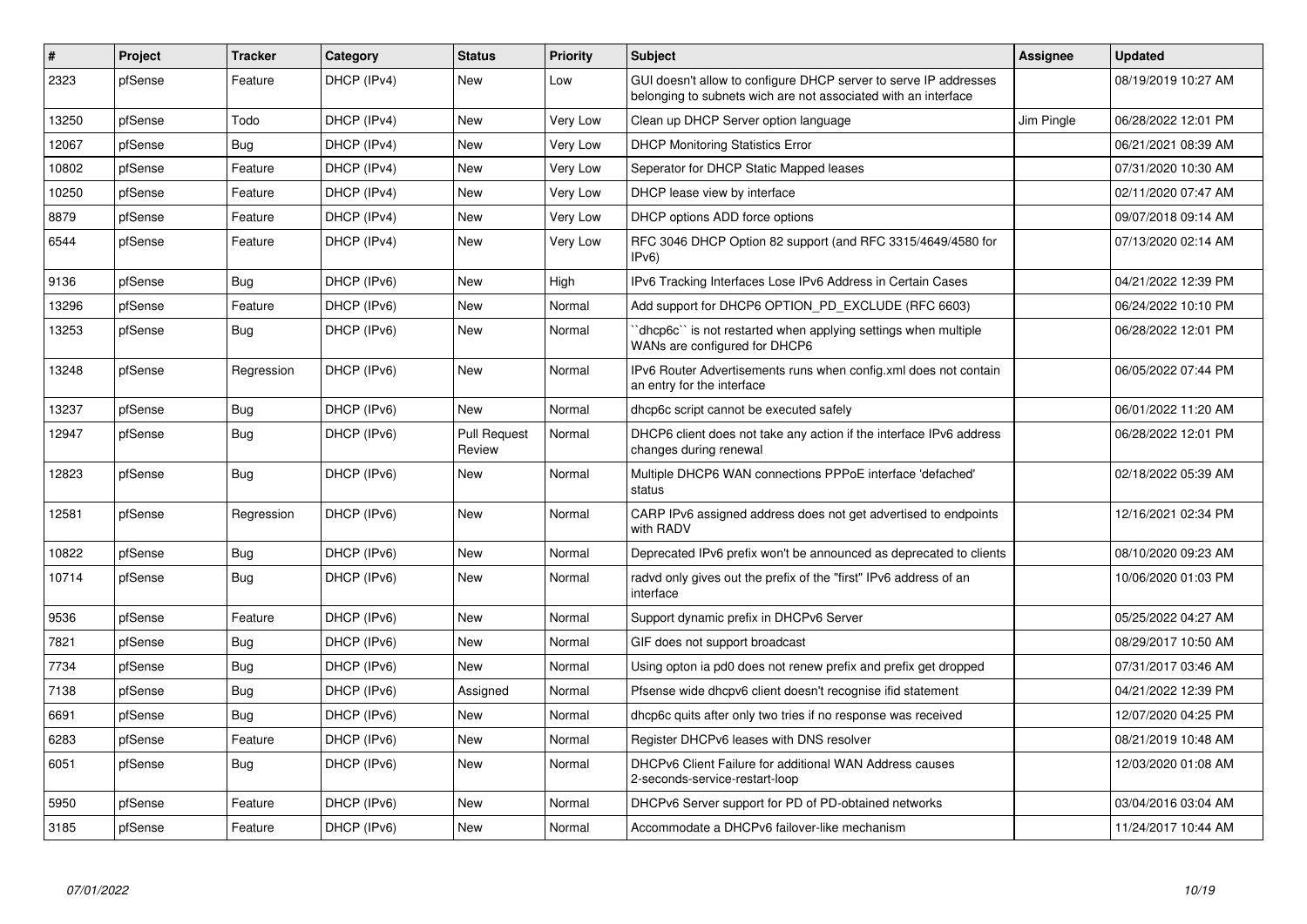| $\sharp$ | Project      | <b>Tracker</b>     | Category             | <b>Status</b>                 | Priority | <b>Subject</b>                                                               | Assignee           | <b>Updated</b>      |
|----------|--------------|--------------------|----------------------|-------------------------------|----------|------------------------------------------------------------------------------|--------------------|---------------------|
| 6873     | pfSense      | Bug                | DHCP (IPv6)          | <b>New</b>                    | Low      | radvd - Too many addresses in RDNSS section when previously<br>using DHCPv6  | Dominic<br>McKeown | 06/06/2018 10:45 AM |
| 9575     | pfSense      | Feature            | DHCP (IPv6)          | New                           | Very Low | RFC 7078 - Distributing Address Selection Policy Using DHCPv6                |                    | 08/14/2019 02:39 PM |
| 12508    | pfSense      | Bug                | <b>DHCP Relay</b>    | <b>New</b>                    | Normal   | <b>DHCP Relay over VPN</b>                                                   |                    | 11/06/2021 11:25 AM |
| 12120    | pfSense      | Feature            | <b>DHCP Relay</b>    | <b>New</b>                    | Normal   | Permit several sets of destination DHCP servers in DHCP relay                |                    | 07/11/2021 05:41 PM |
| 11149    | pfSense      | Bug                | <b>DHCP Relay</b>    | New                           | Normal   | DHCP relay won't start with DHCP server behind gateway                       |                    | 03/22/2021 05:13 AM |
| 10904    | pfSense      | Feature            | <b>DHCP Relay</b>    | <b>Pull Request</b><br>Review | Normal   | Support vti interfaces in dhcrelay                                           | Luiz Souza         | 10/12/2020 07:35 AM |
| 10715    | pfSense      | Bug                | <b>DHCP Relay</b>    | <b>New</b>                    | Normal   | DHCPv6 relay always uses the "first" IPv6 address of an interface            |                    | 06/29/2020 05:01 AM |
| 9680     | pfSense      | Feature            | <b>DHCP Relay</b>    | <b>New</b>                    | Normal   | Seperate DHCP Server and relay per interface                                 |                    | 02/27/2020 10:47 AM |
| 4680     | pfSense      | <b>Bug</b>         | <b>DHCP Relay</b>    | <b>New</b>                    | Normal   | DHCP relay does not work with DHCP server on other end of<br>OpenVPN tunnel  |                    | 05/05/2015 06:55 PM |
| 12791    | pfSense Docs | <b>New Content</b> | Diagnostics          | <b>New</b>                    | Normal   | Diagnostic Information for Support (pfSense)                                 |                    | 02/13/2022 08:49 PM |
| 11856    | pfSense      | Feature            | Diagnostics          | <b>New</b>                    | Normal   | Replace/add Alias or DNS names for known LAN addresses in the<br>State table |                    | 04/27/2021 08:01 AM |
| 7590     | pfSense      | <b>Bug</b>         | Diagnostics          | <b>New</b>                    | Normal   | diag edit do not save when nothing to sae (in directory browse view)         |                    | 05/20/2017 05:04 PM |
| 7589     | pfSense      | Bug                | Diagnostics          | New                           | Normal   | diag edit.php old print info box                                             |                    | 05/20/2017 05:02 PM |
| 5556     | pfSense      | Feature            | Diagnostics          | <b>New</b>                    | Normal   | No error when downloading non-existing file on Diagnostics/Execute           |                    | 08/20/2019 03:43 PM |
| 4456     | pfSense      | Feature            | Diagnostics          | New                           | Normal   | Packet capture additional filtering options                                  |                    | 08/20/2019 03:30 PM |
| 3796     | pfSense      | <b>Bug</b>         | Diagnostics          | Confirmed                     | Normal   | States summary fails and is very slow with large state tables                |                    | 12/11/2021 08:03 PM |
| 1656     | pfSense      | Feature            | Diagnostics          | New                           | Normal   | Teach pfctl to kill states by port number                                    |                    | 08/21/2019 09:55 AM |
| 13322    | pfSense      | Feature            | Diagnostics          | <b>New</b>                    | Low      | Define Packet Capture Protocol                                               |                    | 06/30/2022 06:45 AM |
| 12343    | pfSense      | Feature            | <b>Diagnostics</b>   | <b>New</b>                    | Low      | Real time traffic monitoring                                                 |                    | 09/06/2021 01:26 PM |
| 9718     | pfSense      | Feature            | Diagnostics          | <b>New</b>                    | Low      | Make diag states summary table sortable                                      |                    | 10/06/2020 09:12 AM |
| 7848     | pfSense      | Bug                | Diagnostics          | <b>New</b>                    | Low      | NDP Table Sort by Expiration Error                                           |                    | 08/26/2019 02:56 PM |
| 7459     | pfSense      | Feature            | Diagnostics          | <b>New</b>                    | Low      | 'Refresh" button for Diagnostics/Tables display                              |                    | 08/21/2019 09:27 AM |
| 7442     | pfSense      | Feature            | Diagnostics          | New                           | Low      | Suggestions for Diagnostics / ARP Table and Diagnostics / NDP<br>Table       |                    | 08/21/2019 09:27 AM |
| 4914     | pfSense      | Feature            | Diagnostics          | <b>New</b>                    | Low      | <b>Packet Capture Settings</b>                                               |                    | 08/20/2019 08:51 AM |
| 12757    | pfSense      | <b>Bug</b>         | Diagnostics          | <b>Pull Request</b><br>Review | Very Low | Clean up /etc/inc/filter.inc use of pfctl -F                                 |                    | 06/28/2022 12:01 PM |
| 6804     | pfSense      | Feature            | Diagnostics          | New                           | Very Low | Add row counter into Diagnostics -> Edit File                                |                    | 08/20/2019 03:44 PM |
| 12883    | pfSense Docs | Todo               | <b>DNS</b>           | New                           | Normal   | Feedback on Services - DNS Resolver - Host Overrides                         |                    | 02/28/2022 07:54 PM |
| 12139    | pfSense      | Feature            | <b>DNS Forwarder</b> | New                           | Normal   | Add support in for specifying a DNSMASQ configuration file                   |                    | 07/16/2021 09:45 PM |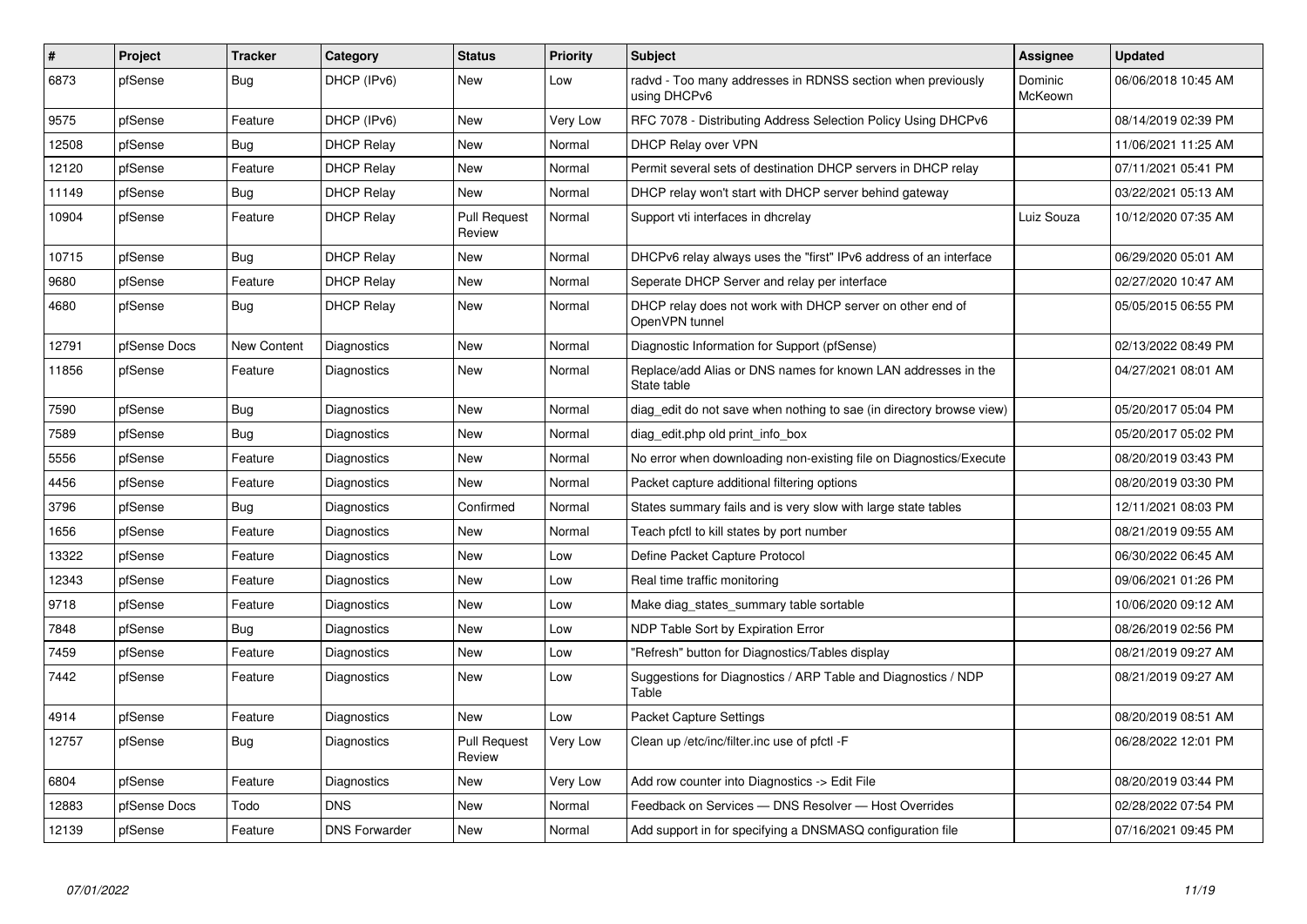| $\vert$ # | <b>Project</b> | <b>Tracker</b> | Category             | <b>Status</b> | Priority | <b>Subject</b>                                                                                                                | Assignee   | <b>Updated</b>      |
|-----------|----------------|----------------|----------------------|---------------|----------|-------------------------------------------------------------------------------------------------------------------------------|------------|---------------------|
| 2410      | pfSense        | Feature        | <b>DNS Forwarder</b> | <b>New</b>    | Normal   | Support name based aliasing via CNAMEs or some other<br>mechanism.                                                            |            | 12/11/2012 09:56 PM |
| 7329      | pfSense        | Bug            | <b>DNS Forwarder</b> | New           | Low      | <b>DHCP Not Updating DNS</b>                                                                                                  |            | 01/21/2022 09:16 PM |
| 5413      | pfSense        | <b>Bug</b>     | <b>DNS Resolver</b>  | Confirmed     | High     | Incorrect Handling of Unbound Resolver [service restarts, cache<br>loss, DNS service interruption]                            |            | 06/19/2022 11:11 PM |
| 13254     | pfSense        | <b>Bug</b>     | <b>DNS Resolver</b>  | New           | Normal   | DNS resolver does not update "unbound.conf" file during link down<br>events                                                   |            | 06/28/2022 12:01 PM |
| 12612     | pfSense        | Bug            | <b>DNS Resolver</b>  | <b>New</b>    | Normal   | DNS Resolver is restarted during every "rc.newwanip" event                                                                    |            | 06/28/2022 12:01 PM |
| 10624     | pfSense        | Bug            | <b>DNS Resolver</b>  | <b>New</b>    | Normal   | Unbound configuration memory leak with python module $+$ register<br><b>DHCP</b> leases active                                |            | 02/26/2021 10:27 AM |
| 10342     | pfSense        | Bug            | <b>DNS Resolver</b>  | <b>New</b>    | Normal   | Unbound domain overrides stop resolving periodically. They only<br>resume after the service has been restarted.               |            | 03/13/2020 10:35 AM |
| 10143     | pfSense        | Bug            | <b>DNS Resolver</b>  | <b>New</b>    | Normal   | System hostname DNS entry is assigned to the wrong IP on<br>multi-wan setups                                                  |            | 12/31/2019 02:33 PM |
| 9654      | pfSense        | Bug            | <b>DNS Resolver</b>  | <b>New</b>    | Normal   | After reboot, the DNS resolver must be restarted before it will<br>advertise the ipv6 DNS address of the router.              |            | 11/20/2020 03:12 AM |
| 9436      | pfSense        | Feature        | <b>DNS Resolver</b>  | <b>New</b>    | Normal   | Unbound: enable dnstap support                                                                                                |            | 03/27/2019 07:54 PM |
| 9037      | pfSense        | Bug            | <b>DNS Resolver</b>  | <b>New</b>    | Normal   | Unbound not logging to syslog after reboot                                                                                    |            | 10/12/2018 05:09 AM |
| 8236      | pfSense        | Feature        | <b>DNS Resolver</b>  | <b>New</b>    | Normal   | Ability to configure "forward-first" and "forward-host" options for more<br>robust domain overrides in DNS Resolver           |            | 12/26/2017 01:26 AM |
| 7852      | pfSense        | Feature        | <b>DNS Resolver</b>  | <b>New</b>    | Normal   | Add views support to Unbound GUI                                                                                              |            | 09/11/2017 12:26 PM |
| 7152      | pfSense        | <b>Bug</b>     | <b>DNS Resolver</b>  | <b>New</b>    | Normal   | Unbound / DNS Resolver issue if "Register DHCP static mappings in<br>the DNS Resolver" set before wildcard DNS custom options |            | 12/18/2021 04:59 PM |
| 7096      | pfSense        | <b>Bug</b>     | <b>DNS Resolver</b>  | Feedback      | Normal   | Unbound fails to start on boot if specific network devices are<br>configured in the "Network Interfaces"                      |            | 11/22/2021 08:59 AM |
| 6103      | pfSense        | Feature        | <b>DNS Resolver</b>  | New           | Normal   | DNS Resolver Outgoing Interfaces should be able to use Gateway<br>Groups                                                      |            | 10/21/2019 08:02 AM |
| 4798      | pfSense        | Feature        | <b>DNS Resolver</b>  | <b>New</b>    | Normal   | Make host and domain overrides available to both DNS Resolver<br>and DNS Forwarder                                            |            | 06/29/2015 02:14 AM |
| 1819      | pfSense        | Bug            | <b>DNS Resolver</b>  | <b>New</b>    | Normal   | DNS Resolver Not Registering DHCP Server Specified Domain<br>Name                                                             | Luiz Souza | 04/28/2022 01:53 PM |
| 12551     | pfSense        | Feature        | <b>DNS Resolver</b>  | <b>New</b>    | Low      | Add ability to set DNS resolver search domain list                                                                            |            | 12/01/2021 11:18 AM |
| 7495      | pfSense        | Feature        | <b>DNS Resolver</b>  | New           | Low      | Ability to set TTL for local for Unbound host overrides and dhcp<br>leases                                                    |            | 03/06/2018 09:46 AM |
| 6430      | pfSense        | <b>Bug</b>     | <b>DNS Resolver</b>  | Confirmed     | Low      | pfsense should sanity-check hostnames when copying from<br>dhcpd.leases to /etc/hosts                                         |            | 08/13/2019 01:23 PM |
| 11921     | pfSense        | Feature        | <b>DNS Resolver</b>  | <b>New</b>    | Very Low | Feature Request: Compile unbound with EDNS Client Subnet (ECS)<br>module (--enable-subnet)                                    |            | 05/14/2021 07:29 AM |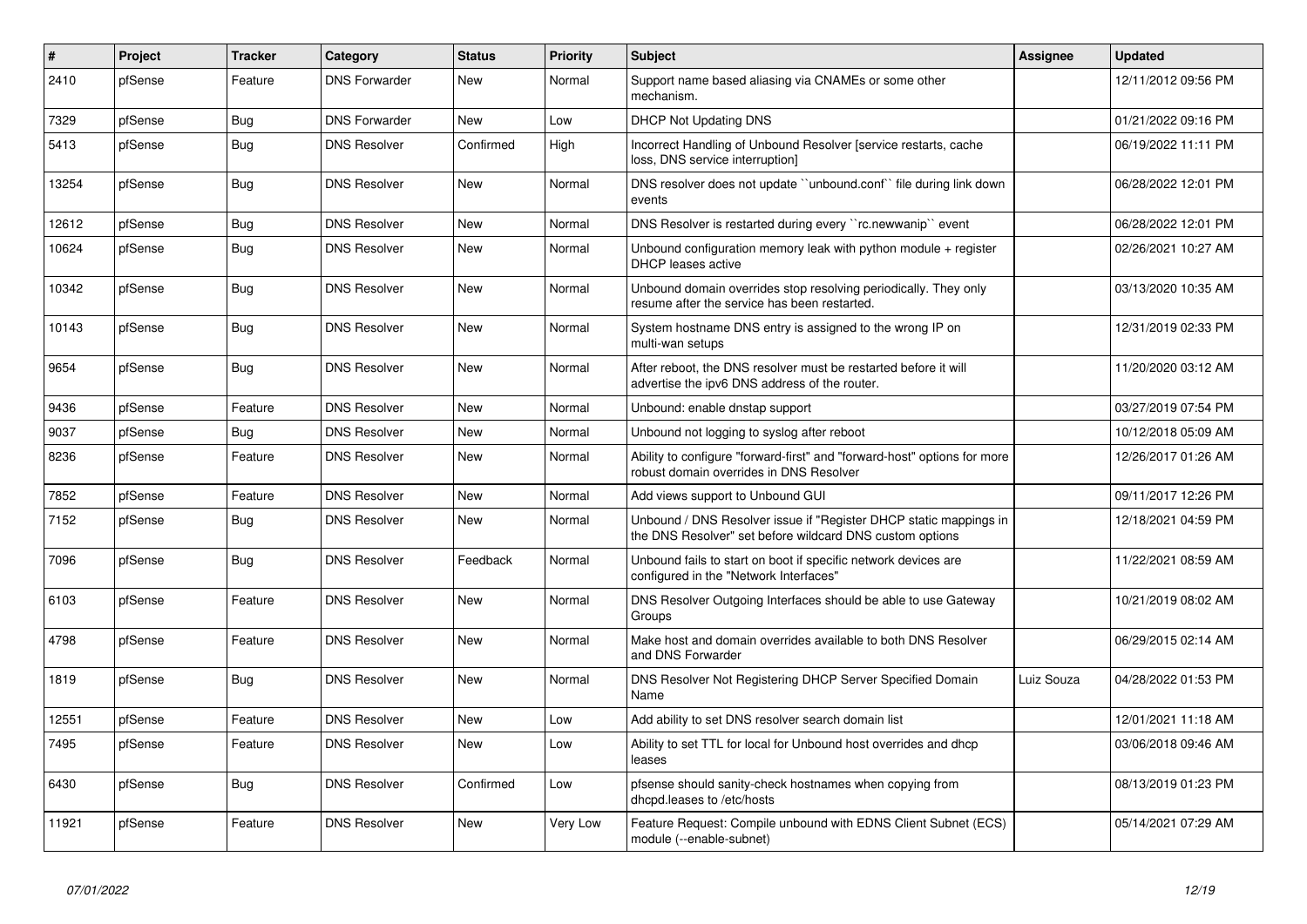| #     | Project                    | <b>Tracker</b> | Category    | <b>Status</b>                 | <b>Priority</b> | <b>Subject</b>                                                                                          | <b>Assignee</b>                | <b>Updated</b>      |
|-------|----------------------------|----------------|-------------|-------------------------------|-----------------|---------------------------------------------------------------------------------------------------------|--------------------------------|---------------------|
| 13303 | pfSense                    | <b>Bug</b>     | Dynamic DNS | <b>Pull Request</b><br>Review | Normal          | DynDNS - DNSExit no longer working                                                                      | Koen Zomers                    | 06/28/2022 12:01 PM |
| 13298 | pfSense                    | <b>Bug</b>     | Dynamic DNS | <b>Pull Request</b><br>Review | Normal          | Dynv6 does not check response code when updating                                                        | <b>Tiago Beling</b><br>d'Avila | 06/28/2022 12:01 PM |
| 13167 | pfSense                    | <b>Bug</b>     | Dynamic DNS | New                           | Normal          | phpDynDNS: DigitalOcean ddns update fails (bad request, invalid<br>character '-' in request_id)         |                                | 06/16/2022 09:30 PM |
| 12877 | pfSense                    | <b>Bug</b>     | Dynamic DNS | Feedback                      | Normal          | Cloudflare DynDNS fails to update more than two addresses                                               |                                | 05/29/2022 06:56 PM |
| 12848 | pfSense                    | Feature        | Dynamic DNS | New                           | Normal          | Evaluation of the DynDNS "Result Match" string                                                          |                                | 02/22/2022 02:01 AM |
| 12602 | pfSense                    | Feature        | Dynamic DNS | New                           | Normal          | DHCPv6 should allow DDNS Client updates for hosts                                                       |                                | 12/15/2021 11:00 AM |
| 12495 | pfSense                    | Feature        | Dynamic DNS | <b>Pull Request</b><br>Review | Normal          | DynDNS: add deSEC IPv4&v6 simultaneos update                                                            | <b>Lukas Wiest</b>             | 11/01/2021 08:53 AM |
| 12494 | pfSense                    | Feature        | Dynamic DNS | <b>Pull Request</b><br>Review | Normal          | DynDNS: make simultaneous update of IP and LegacyIP possible                                            | Lukas Wiest                    | 11/01/2021 08:52 AM |
| 12063 | pfSense Docs               | Todo           | Dynamic DNS | New                           | Normal          | Feedback on Services - Dynamic DNS - Configuring RFC 2136<br>Dynamic DNS updates                        |                                | 06/18/2021 06:24 PM |
| 11177 | pfSense                    | <b>Bug</b>     | Dynamic DNS | <b>New</b>                    | Normal          | DDNSv6 not using Check IP Services                                                                      |                                | 12/21/2020 05:02 AM |
| 11147 | pfSense                    | <b>Bug</b>     | Dynamic DNS | New                           | Normal          | Domeneshop DynDNS IPv4 and IPv6                                                                         |                                | 12/09/2020 11:47 PM |
| 11084 | pfSense                    | Feature        | Dynamic DNS | New                           | Normal          | Dynamic DNS include option to specify virtual IP addresses                                              |                                | 11/19/2020 01:26 PM |
| 10962 | pfSense                    | Feature        | Dynamic DNS | New                           | Normal          | Add Cpanel support for Dynamic DNS Clients                                                              |                                | 12/28/2020 01:56 PM |
| 10000 | pfSense                    | <b>Bug</b>     | Dynamic DNS | <b>New</b>                    | Normal          | Azure Dynamic DNS A and AAAA Records for Apex Zone                                                      |                                | 03/31/2020 09:03 AM |
| 9805  | pfSense                    | <b>Bug</b>     | Dynamic DNS | New                           | Normal          | dynDNS cloudflare multiple entries                                                                      |                                | 10/02/2019 04:51 PM |
| 9664  | pfSense                    | <b>Bug</b>     | Dynamic DNS | New                           | Normal          | DynDNS and Dual-wan problem with CloudFlare (works with No-Ip)                                          |                                | 08/03/2019 10:00 AM |
| 9504  | pfSense                    | <b>Bug</b>     | Dynamic DNS | New                           | Normal          | Multiple Dynamic DNS update notifications for the same interface,<br>not differentiated by the hostname |                                | 05/07/2019 07:46 AM |
| 9063  | pfSense                    | Feature        | Dynamic DNS | New                           | Normal          | Allow dynamic DNS client entry to specify which Check IP service to<br>use                              |                                | 10/24/2018 11:53 AM |
| 8432  | pfSense                    | <b>Bug</b>     | Dynamic DNS | <b>New</b>                    | Normal          | Dynamic DNS Client gives an error that it can't find IPv6 address<br>when WAN interface is a LAGG       |                                | 09/17/2020 05:23 AM |
| 8406  | pfSense                    | <b>Bug</b>     | Dynamic DNS | <b>New</b>                    | Normal          | DDNS IPV6 Cloudflare Client does not detect PPOE address                                                |                                | 03/31/2018 11:56 AM |
| 7418  | pfSense                    | Feature        | Dynamic DNS | New                           | Normal          | Dynamic dns should be sorted interface name                                                             |                                | 08/21/2019 08:58 AM |
| 7292  | pfSense                    | Feature        | Dynamic DNS | New                           | Normal          | DynamicDNS configuration does not sync to HA secondary                                                  |                                | 02/21/2017 04:56 PM |
| 8500  | pfSense                    | <b>Bug</b>     | Dynamic DNS | New                           | Low             | Incorrect categorization of status/info messages from phpDynDNS                                         |                                | 08/16/2019 12:50 PM |
| 7718  | pfSense                    | Feature        | Dynamic DNS | New                           | Very Low        | Hostname for Custom DynDNS Updater.                                                                     |                                | 07/24/2017 10:05 AM |
| 11235 | pfSense Packages   Bug     |                | Filer       | New                           | Normal          | Filer run script when "state" unchanged                                                                 |                                | 01/08/2021 07:24 AM |
| 11180 | pfSense Packages   Bug     |                | Filer       | Feedback                      | Normal          | Filer run action for files on sync that wan't been modified                                             | Viktor Gurov                   | 01/08/2021 07:27 AM |
| 11178 | pfSense Packages   Feature |                | Filer       | New                           | Normal          | Filer do not ask what to do with previous filename                                                      |                                | 12/31/2020 02:45 AM |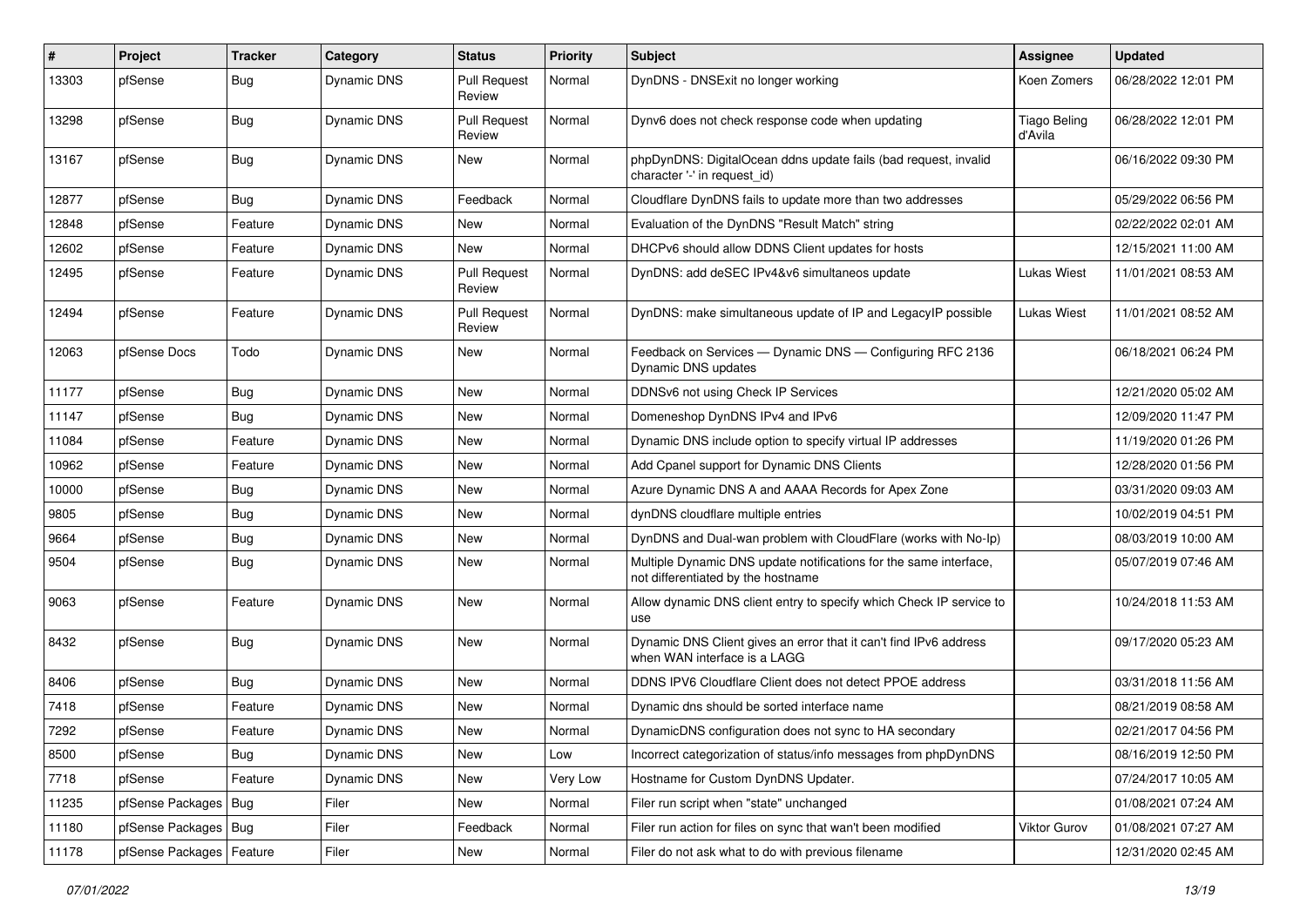| #     | Project                    | <b>Tracker</b> | Category              | <b>Status</b>                 | <b>Priority</b> | <b>Subject</b>                                                                                                                                                          | Assignee            | <b>Updated</b>      |
|-------|----------------------------|----------------|-----------------------|-------------------------------|-----------------|-------------------------------------------------------------------------------------------------------------------------------------------------------------------------|---------------------|---------------------|
| 10426 | pfSense Packages           | <b>Bug</b>     | Filer                 | Feedback                      | Normal          | Filer must validate that File name is uniq                                                                                                                              |                     | 04/20/2022 11:02 AM |
| 13067 | pfSense                    | <b>Bug</b>     | <b>FilterDNS</b>      | New                           | Normal          | filterdns resolve interval is twice the intended value                                                                                                                  |                     | 04/17/2022 07:45 PM |
| 13020 | pfSense Docs               | Todo           | Firewall Rules        | New                           | Normal          | easyrule command documentation should document permissible<br>wildcards                                                                                                 | Jim Pingle          | 04/04/2022 08:01 AM |
| 12770 | pfSense Docs               | Todo           | <b>Firewall Rules</b> | <b>Pull Request</b><br>Review | Normal          | Feedback on Firewall - Configuring firewall rules                                                                                                                       |                     | 06/27/2022 07:42 AM |
| 12268 | pfSense Docs               | Todo           | <b>Firewall Rules</b> | New                           | Normal          | Feedback on Firewall - Aliases                                                                                                                                          |                     | 08/17/2021 12:55 AM |
| 9685  | pfSense Docs               | Correction     | <b>Firewall Rules</b> | <b>New</b>                    | Normal          | Feedback on Firewall - Floating Rules                                                                                                                                   | Jim Pingle          | 09/23/2020 02:57 PM |
| 12740 | pfSense                    | <b>Bug</b>     | FreeBSD               | Incomplete                    | Normal          | panic: esp input cb: Unexpected address family                                                                                                                          |                     | 01/27/2022 01:19 PM |
| 11184 | pfSense                    | <b>Bug</b>     | FreeBSD               | New                           | Normal          | PF: State policy cannot be configurable                                                                                                                                 |                     | 02/09/2021 02:43 AM |
| 11352 | pfSense                    | <b>Bug</b>     | FreeBSD               | New                           | Low             | CTF types > 2^15 in the pfSense kernel config results in DTrace<br>failing                                                                                              | Scott Long          | 03/17/2021 02:52 AM |
| 11534 | pfSense Packages           | Regression     | FreeRADIUS            | <b>New</b>                    | High            | FreeRADIUS EAP anonymous connection forbidden out-of-tunnel                                                                                                             |                     | 07/14/2021 02:32 AM |
| 8513  | pfSense Packages   Bug     |                | FreeRADIUS            | New                           | High            | Freeradius 3.x Idap problem                                                                                                                                             |                     | 02/18/2019 05:22 PM |
| 13284 | pfSense Packages   Feature |                | FreeRADIUS            | New                           | Normal          | Option to define "Issuer" in OPT configuration.                                                                                                                         | Jakob<br>Nordgarden | 06/19/2022 12:10 PM |
| 12982 | pfSense Packages   Bug     |                | FreeRADIUS            | <b>New</b>                    | Normal          | FreeRadius RadReply table entries missing from pf                                                                                                                       |                     | 06/19/2022 05:38 PM |
| 12742 | pfSense Packages   Bug     |                | FreeRADIUS            | Feedback                      | Normal          | freeRADIUS virtual-server-default: modules dailycounter,<br>monthlycounter, noresetcounter, expire_on_login in authorize<br>section prevent virtual server from loading |                     | 03/01/2022 12:45 PM |
| 12286 | pfSense Packages   Bug     |                | FreeRADIUS            | <b>New</b>                    | Normal          | Add support for ntlm auth in LDAP                                                                                                                                       |                     | 08/20/2021 08:27 AM |
| 12126 | pfSense Packages   Bug     |                | FreeRADIUS            | <b>New</b>                    | Normal          | freeradius3 0.15.7 31                                                                                                                                                   |                     | 10/11/2021 08:21 AM |
| 11980 | pfSense Packages   Bug     |                | FreeRADIUS            | Feedback                      | Normal          | EAP does not work with SQL backend                                                                                                                                      |                     | 07/21/2021 07:24 AM |
| 11802 | pfSense Packages   Bug     |                | FreeRADIUS            | <b>New</b>                    | Normal          | FreeRADIUS sync                                                                                                                                                         |                     | 05/10/2021 04:18 AM |
| 11746 | pfSense Packages   Bug     |                | FreeRADIUS            | Feedback                      | Normal          | Second LDAP server configuration misses the ipaNThash control<br>attribute                                                                                              | Viktor Gurov        | 07/14/2021 01:44 PM |
| 11388 | pfSense Packages   Bug     |                | FreeRADIUS            | Feedback                      | Normal          | Captive Portal authentication error with MySQL backend                                                                                                                  | <b>Viktor Gurov</b> | 02/10/2021 08:54 AM |
| 11331 | pfSense Packages   Bug     |                | FreeRADIUS            | Feedback                      | Normal          | FreeRADIUS latest package upgrade broke Plain Mac<br>Authentication                                                                                                     | <b>Viktor Gurov</b> | 01/30/2021 10:08 AM |
| 11138 | pfSense Packages   Feature |                | FreeRADIUS            | New                           | Normal          | new WebGUI checkboxes needed                                                                                                                                            |                     | 12/07/2020 08:28 AM |
| 11054 | pfSense Packages   Bug     |                | FreeRADIUS            | Assigned                      | Normal          | Check Client Certificate CN not working as described                                                                                                                    | Viktor Gurov        | 12/14/2021 07:22 AM |
| 10908 | pfSense Packages           | Feature        | FreeRADIUS            | Feedback                      | Normal          | FreeRADIUS server certificate not using full CA chain                                                                                                                   | Viktor Gurov        | 04/22/2022 02:19 AM |
| 10871 | pfSense Packages   Feature |                | FreeRADIUS            | Feedback                      | Normal          | Extra time period counters for SQL backend                                                                                                                              | Viktor Gurov        | 04/22/2022 02:19 AM |
| 10695 | pfSense Packages   Bug     |                | FreeRADIUS            | New                           | Normal          | FreeRadius Accounting skipping MBs after reboot due to power<br>down                                                                                                    |                     | 06/24/2020 04:49 AM |
| 10297 | pfSense Packages           | Feature        | FreeRADIUS            | Assigned                      | Normal          | IPv6 user attributes                                                                                                                                                    |                     | 04/21/2022 12:39 PM |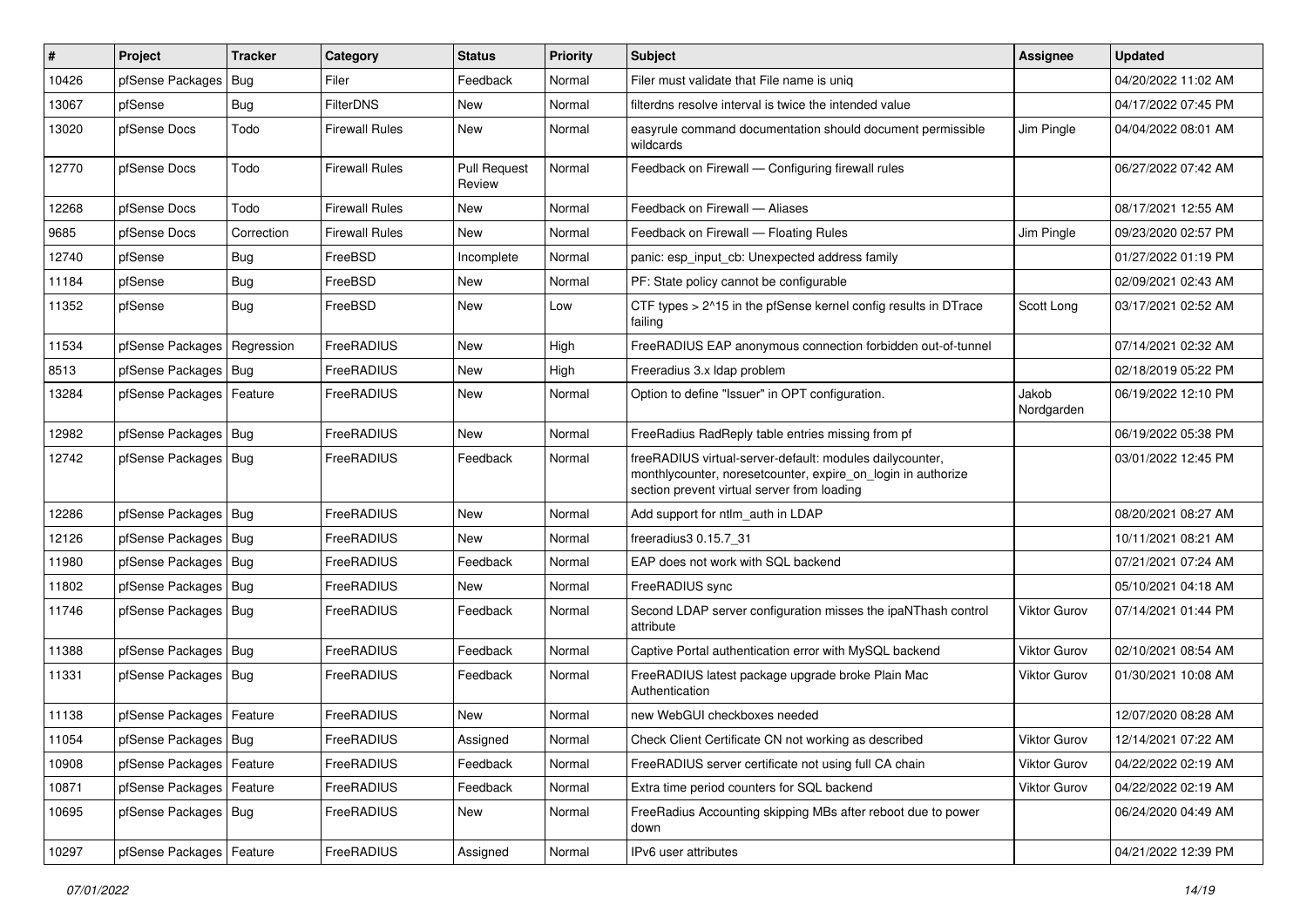| $\vert$ # | Project                    | <b>Tracker</b> | Category   | <b>Status</b>                 | <b>Priority</b> | Subject                                                                                    | Assignee            | <b>Updated</b>      |
|-----------|----------------------------|----------------|------------|-------------------------------|-----------------|--------------------------------------------------------------------------------------------|---------------------|---------------------|
| 9704      | pfSense Packages           | Feature        | FreeRADIUS | New                           | Normal          | Enable filter_username                                                                     |                     | 08/27/2019 12:07 PM |
| 8836      | pfSense Packages   Feature |                | FreeRADIUS | New                           | Normal          | Define Idap group vlan assignment in users file                                            |                     | 08/26/2018 07:53 AM |
| 8769      | pfSense Packages   Feature |                | FreeRADIUS | New                           | Normal          | Allow FreeRADIUS users to change their own Passwords and Pins                              |                     | 10/11/2018 11:34 AM |
| 8589      | pfSense Packages   Bug     |                | FreeRADIUS | <b>New</b>                    | Normal          | FreeRadius 0.15.5 2 ignoring tunnelled-reply=no                                            |                     | 02/18/2019 03:40 PM |
| 8516      | pfSense Packages   Bug     |                | FreeRADIUS | <b>New</b>                    | Normal          | FreeRADIUS requires settings re-saved after pfSense upgrade                                | Jim Pingle          | 12/31/2021 05:58 PM |
| 8264      | pfSense Packages   Bug     |                | FreeRADIUS | New                           | Normal          | Radiusd restart on WAN change results in freeradius not running<br>(and possible solution) |                     | 04/21/2022 12:39 PM |
| 8251      | pfSense Packages   Bug     |                | FreeRADIUS | Feedback                      | Normal          | Captiveportal + FreeRadius "Last activity" resets to Session start                         |                     | 08/13/2019 11:10 AM |
| 8224      | pfSense Packages   Feature |                | FreeRADIUS | New                           | Normal          | Add "OU" field to FreeRADIUS page                                                          |                     | 02/21/2018 12:53 AM |
| 8031      | pfSense Packages   Feature |                | FreeRADIUS | <b>New</b>                    | Normal          | FreeRADIUS copy entry function                                                             |                     | 08/16/2019 01:01 PM |
| 7403      | pfSense Packages   Bug     |                | FreeRADIUS | New                           | Normal          | Captive Portal + freeradius2 + MySQL problems with German<br>Umlaut                        |                     | 03/17/2017 09:12 AM |
| 4506      | pfSense Packages           | Feature        | FreeRADIUS | <b>New</b>                    | Normal          | FreeRADIUS groups/hunt groups                                                              |                     | 03/10/2015 08:51 PM |
| 11026     | pfSense Packages           | Feature        | FreeRADIUS | <b>New</b>                    | Low             | Feedback on Packages - FreeRADIUS package                                                  |                     | 11/02/2020 07:21 AM |
| 10377     | pfSense Packages   Feature |                | FreeRADIUS | New                           | Very Low        | Allow usage of TOTP (Google-Authenticator) without PIN                                     |                     | 03/30/2020 11:43 AM |
| 8161      | pfSense Packages           | Feature        | FreeRADIUS | <b>New</b>                    | Very Low        | Add virtual server support to FreeRadius                                                   |                     | 12/05/2017 01:57 PM |
| 7608      | pfSense Packages   Feature |                | FreeRADIUS | New                           | Very Low        | Captive Portal amount of traffic Account + Free Radius+Mysql                               |                     | 05/28/2017 09:08 AM |
| 11936     | pfSense Packages   Bug     |                | <b>FRR</b> | Incomplete                    | High            | FRR does not connect BGP when using password                                               |                     | 05/19/2021 08:12 AM |
| 11158     | pfSense Packages   Bug     |                | <b>FRR</b> | New                           | High            | <b>FRR Prefix Lists</b>                                                                    |                     | 12/30/2020 04:55 PM |
| 12965     | pfSense Packages   Bug     |                | <b>FRR</b> | <b>Pull Request</b><br>Review | Normal          | FRR BFD peer configuration is handled incorrectly in some cases                            | <b>Viktor Gurov</b> | 03/22/2022 08:04 AM |
| 12951     | pfSense Packages   Bug     |                | <b>FRR</b> | Feedback                      | Normal          | FRR cannot remove IPv6 routes                                                              |                     | 03/22/2022 09:24 PM |
| 12889     | pfSense Packages   Feature |                | <b>FRR</b> | New                           | Normal          | FRR GUI add set ipv6 next-hop global                                                       |                     | 03/02/2022 06:10 AM |
| 12751     | pfSense Packages   Bug     |                | <b>FRR</b> | New                           | Normal          | Improve FRR route restoration after gateway events                                         |                     | 02/06/2022 11:07 PM |
| 12653     | pfSense Packages           | Regression     | <b>FRR</b> | Feedback                      | Normal          | RIP related startup error                                                                  | <b>Viktor Gurov</b> | 12/30/2021 08:37 AM |
| 12167     | pfSense Packages   Bug     |                | <b>FRR</b> | Feedback                      | Normal          | BGP TCP setkey not set if neighbor is in peer group                                        | Viktor Gurov        | 09/16/2021 09:38 AM |
| 12084     | pfSense Packages   Bug     |                | FRR        | New                           | Normal          | libfrr.so.0 error on SG-1100                                                               |                     | 06/26/2021 08:22 AM |
| 11963     | pfSense Packages   Feature |                | <b>FRR</b> | <b>New</b>                    | Normal          | Dynamically change OSPF interface costs on selected interfaces on<br>CARP event            |                     | 05/26/2021 04:13 AM |
| 11961     | pfSense Packages   Bug     |                | <b>FRR</b> | Feedback                      | Normal          | FRR OSPF add unwanted area 0 authentication to router ospf                                 | Viktor Gurov        | 09/16/2021 10:25 PM |
| 11847     | pfSense Packages   Bug     |                | <b>FRR</b> | Feedback                      | Normal          | Filters not applied to PEER Groups                                                         | Viktor Gurov        | 07/30/2021 07:45 PM |
| 11841     | pfSense Packages   Bug     |                | FRR        | New                           | Normal          | FRR access lists default bahavior changed to permit by default                             |                     | 04/22/2021 09:52 AM |
| 11836     | pfSense Packages   Bug     |                | <b>FRR</b> | Assigned                      | Normal          | FRR ACCEPTFILTER unstable                                                                  | Viktor Gurov        | 02/14/2022 07:20 AM |
| 11835     | pfSense Packages   Bug     |                | <b>FRR</b> | New                           | Normal          | FRR OSPF redistributed connected routes disappearing                                       |                     | 04/22/2021 07:11 AM |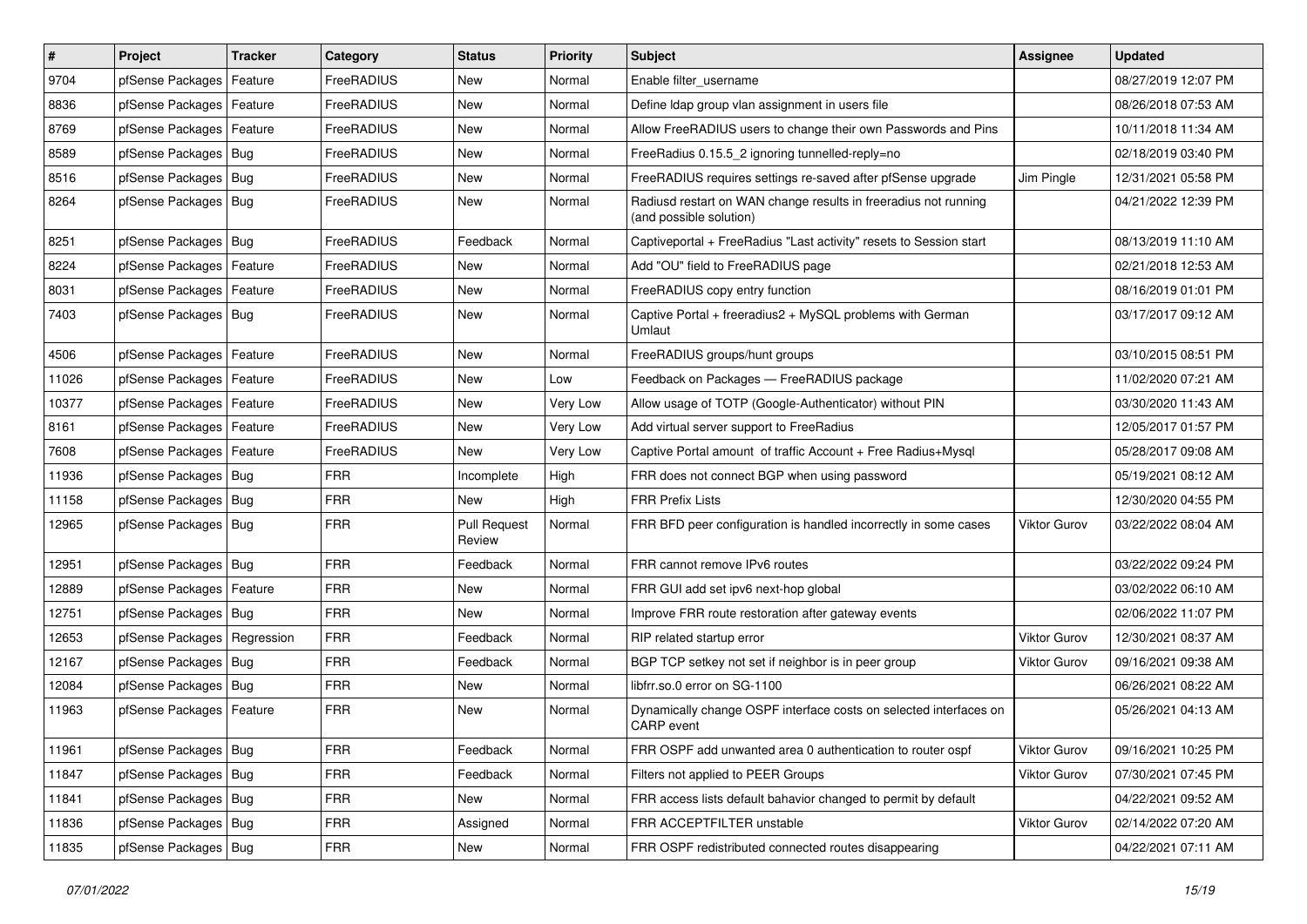| #     | Project                    | <b>Tracker</b> | Category           | <b>Status</b>                 | <b>Priority</b> | <b>Subject</b>                                                                                                                                              | Assignee              | <b>Updated</b>      |
|-------|----------------------------|----------------|--------------------|-------------------------------|-----------------|-------------------------------------------------------------------------------------------------------------------------------------------------------------|-----------------------|---------------------|
| 11823 | pfSense Packages           | Feature        | <b>FRR</b>         | <b>New</b>                    | Normal          | Route handling enhancements                                                                                                                                 |                       | 04/19/2021 06:23 PM |
| 11703 | pfSense Packages           | Feature        | <b>FRR</b>         | <b>New</b>                    | Normal          | add Krill and Routinator support BGP RPKI                                                                                                                   |                       | 03/18/2021 07:47 PM |
| 11693 | pfSense Packages           | Bug            | <b>FRR</b>         | Feedback                      | Normal          | IPv6 static routing fails                                                                                                                                   | <b>Viktor Gurov</b>   | 04/26/2022 08:50 AM |
| 11681 | pfSense Packages           | Bug            | <b>FRR</b>         | Feedback                      | Normal          | FRR generates invalid BFD configuration after removing interfaces                                                                                           | <b>Viktor Gurov</b>   | 07/14/2021 04:40 PM |
| 11477 | pfSense Packages           | <b>Bug</b>     | <b>FRR</b>         | Feedback                      | Normal          | FRR does not recognize some BFD options                                                                                                                     | <b>Viktor Gurov</b>   | 02/26/2021 10:52 PM |
| 11404 | pfSense Packages           | Bug            | <b>FRR</b>         | Feedback                      | Normal          | Incorrect prefix/access lists migration on update                                                                                                           | <b>Viktor Gurov</b>   | 02/18/2021 09:49 AM |
| 11377 | pfSense Packages   Bug     |                | <b>FRR</b>         | <b>Pull Request</b><br>Review | Normal          | <b>FRR</b> deinstall                                                                                                                                        |                       | 03/10/2021 08:21 AM |
| 11345 | pfSense Packages           | Bug            | <b>FRR</b>         | Feedback                      | Normal          | FRR-OSPF - No "prefix-list" possible                                                                                                                        | Jim Pingle            | 02/04/2021 11:03 PM |
| 11301 | pfSense Packages           | Feature        | <b>FRR</b>         | Feedback                      | Normal          | Switch FRR to use default rc file as a service control base                                                                                                 | Jim Pingle            | 01/28/2021 09:35 AM |
| 11206 | pfSense Packages   Feature |                | <b>FRR</b>         | <b>Pull Request</b><br>Review | Normal          | <b>FRR 7.5</b>                                                                                                                                              | Jim Pingle            | 01/08/2021 12:47 PM |
| 11130 | pfSense Packages           | Feature        | <b>FRR</b>         | Feedback                      | Normal          | FRR RIP support                                                                                                                                             | Jim Pingle            | 12/31/2021 04:19 PM |
| 10935 | pfSense Packages           | Bug            | <b>FRR</b>         | <b>New</b>                    | Normal          | FRR 0.6.7-6 - BGPD service recycled IPv6 without Route Map                                                                                                  |                       | 12/30/2020 05:00 PM |
| 10789 | pfSense Packages           | Feature        | <b>FRR</b>         | Feedback                      | Normal          | FRR integrated configuration and hitless reloads                                                                                                            | Jim Pingle            | 01/20/2021 11:16 PM |
| 10653 | pfSense Packages           | Feature        | FRR                | New                           | Normal          | Allow to download frr status                                                                                                                                | Jim Pingle            | 06/11/2020 01:21 AM |
| 10516 | pfSense Packages           | Bug            | <b>FRR</b>         | <b>New</b>                    | Normal          | <b>FRR Access list</b>                                                                                                                                      |                       | 12/06/2020 11:02 PM |
| 10503 | pfSense Packages   Bug     |                | <b>FRR</b>         | <b>New</b>                    | Normal          | Flapping any GW in multi-WAN influences restating all IPsec tunnels<br>in FRR which leads to dropping all IPsec VTI static routes and<br>related BGP issues |                       | 05/08/2020 07:51 PM |
| 10294 | pfSense Packages   Bug     |                | <b>FRR</b>         | <b>New</b>                    | Normal          | FRR Route Counts Incorrect on Status Page                                                                                                                   | Jim Pingle            | 02/26/2020 11:08 AM |
| 9545  | pfSense Packages           | Feature        | <b>FRR</b>         | <b>New</b>                    | Normal          | Enable MULTIPATH in FRR                                                                                                                                     | Jim Pingle            | 09/18/2020 12:52 PM |
| 6651  | pfSense Packages           | Feature        | <b>FRR</b>         | Feedback                      | Normal          | Loopback interfaces                                                                                                                                         | Christian<br>McDonald | 12/25/2021 02:42 PM |
| 11837 | pfSense Packages           | Feature        | <b>FRR</b>         | <b>New</b>                    | Low             | Increase field length of FRR Networks in Access Lists and Prefix<br>Lists                                                                                   |                       | 04/22/2021 07:10 AM |
| 11650 | pfSense Packages   Bug     |                | <b>FRR</b>         | <b>New</b>                    | Very Low        | FRR configuration broken on restore of manually edited FRR config<br>sections                                                                               |                       | 03/10/2021 08:50 AM |
| 10358 | pfSense Packages           | Feature        | <b>FRR</b>         | <b>New</b>                    | Very Low        | Stage FRR Configuration Changes                                                                                                                             |                       | 03/19/2020 06:48 AM |
| 9141  | pfSense Packages           | Feature        | <b>FRR</b>         | <b>New</b>                    | Very Low        | FRR xmlrpc                                                                                                                                                  | Jim Pingle            | 11/26/2018 07:49 AM |
| 13295 | pfSense                    | Bug            | Gateway Monitoring | <b>Pull Request</b><br>Review | Normal          | Incorrect function parameters for "get dpinger status()" call in<br>`awlb.inc`                                                                              |                       | 06/28/2022 12:01 PM |
| 13242 | pfSense                    | Feature        | Gateway Monitoring | <b>New</b>                    | Normal          | Enhancements to static route creation/deletion for dpinger monitor<br><b>IPs</b>                                                                            |                       | 06/03/2022 11:20 AM |
| 13076 | pfSense                    | <b>Bug</b>     | Gateway Monitoring | <b>New</b>                    | Normal          | Marking a gateway as down does not affect IPsec entries using<br>gateway groups                                                                             |                       | 06/28/2022 12:01 PM |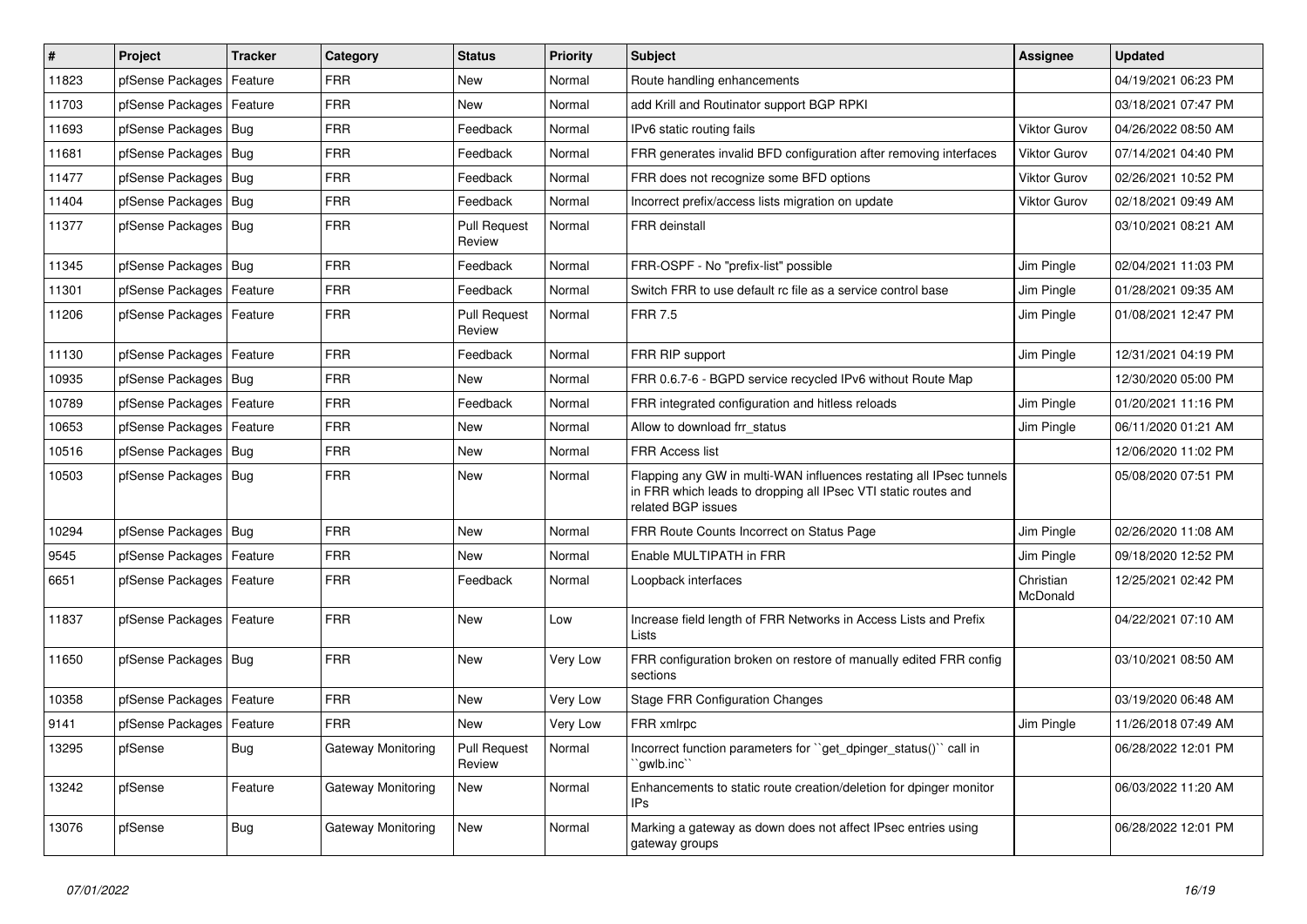| #     | Project      | <b>Tracker</b> | Category                  | <b>Status</b>                 | <b>Priority</b> | Subject                                                                                                                                        | <b>Assignee</b>     | <b>Updated</b>      |
|-------|--------------|----------------|---------------------------|-------------------------------|-----------------|------------------------------------------------------------------------------------------------------------------------------------------------|---------------------|---------------------|
| 12920 | pfSense      | <b>Bug</b>     | <b>Gateway Monitoring</b> | <b>Pull Request</b><br>Review | Normal          | Gateway behavior differs when the gateway does not exist in<br>config.xml                                                                      | <b>Viktor Gurov</b> | 06/28/2022 12:01 PM |
| 12811 | pfSense      | <b>Bug</b>     | Gateway Monitoring        | New                           | Normal          | Services are not restarted when PPP interfaces connect                                                                                         | Jim Pingle          | 06/30/2022 03:18 AM |
| 11960 | pfSense      | <b>Bug</b>     | Gateway Monitoring        | Feedback                      | Normal          | Gateway Monitoring Traffic Goes Out Default Gateway                                                                                            |                     | 12/20/2021 05:43 AM |
| 7671  | pfSense      | Feature        | Gateway Monitoring        | New                           | Normal          | Gateway Monitoring Via Custom Script or Telnet.                                                                                                |                     | 09/18/2020 02:59 PM |
| 6333  | pfSense      | <b>Bug</b>     | Gateway Monitoring        | Confirmed                     | Normal          | Bootup starts/restarts dpinger multiple times                                                                                                  | Luiz Souza          | 11/16/2020 01:11 PM |
| 3132  | pfSense      | <b>Bug</b>     | Gateway Monitoring        | In Progress                   | Normal          | Gateway events for IPv6 affect IPv4 services and vice versa                                                                                    | <b>Viktor Gurov</b> | 06/28/2022 12:01 PM |
| 8192  | pfSense      | <b>Bug</b>     | Gateway Monitoring        | New                           | Low             | dpinger - Change in ISP link-local IPv6 address drops connectivity                                                                             | Luiz Souza          | 11/05/2020 07:31 AM |
| 3859  | pfSense      | Feature        | <b>Gateway Monitoring</b> | New                           | Low             | Make it possible to set the source IP address for gateway monitoring                                                                           |                     | 11/06/2016 10:12 PM |
| 12632 | pfSense      | <b>Bug</b>     | Gateways                  | New                           | High            | Assigning a /30 WAN IP address at the console does not save the<br>gateway correctly                                                           |                     | 06/28/2022 12:01 PM |
| 13320 | pfSense Plus | <b>Bug</b>     | Gateways                  | <b>New</b>                    | Normal          | IP aliases with a CARP VIP parent are not available as VIP choices<br>for gateway groups                                                       |                     | 06/29/2022 02:03 PM |
| 12942 | pfSense      | <b>Bug</b>     | Gateways                  | New                           | Normal          | Code to kill states for old gateway when reconnecting an interface is<br>incorrect                                                             | Jim Pingle          | 06/28/2022 12:01 PM |
| 12857 | pfSense      | <b>Bug</b>     | Gateways                  | New                           | Normal          | Firewall gateway goes away when making changes to Bridge0<br>device                                                                            |                     | 02/27/2022 11:20 AM |
| 12764 | pfSense      | <b>Bug</b>     | Gateways                  | <b>New</b>                    | Normal          | VTI gateway status is pending after assigning the VTI interface                                                                                |                     | 02/07/2022 05:41 AM |
| 12077 | pfSense      | Feature        | Gateways                  | <b>New</b>                    | Normal          | Allow stick-connections per gateway group                                                                                                      |                     | 06/24/2021 08:45 AM |
| 11570 | pfSense      | Regression     | Gateways                  | <b>Pull Request</b><br>Review | Normal          | Gateway monitoring services is not always restarted on interface<br>events, which may prevent a WAN from recovering back to an online<br>state | Viktor Gurov        | 06/28/2022 12:01 PM |
| 10875 | pfSense      | <b>Bug</b>     | Gateways                  | <b>New</b>                    | Normal          | PPP periodic reset does not fully restore gateway group round-robin<br>functionality                                                           | Luiz Souza          | 11/05/2020 07:44 AM |
| 9650  | pfSense      | <b>Bug</b>     | Gateways                  | New                           | Normal          | IPv6 connection drops (ir-)regular on Kabelvodafone (German cable<br>ISP)                                                                      |                     | 07/27/2019 07:14 AM |
| 8343  | pfSense      | <b>Bug</b>     | Gateways                  | <b>New</b>                    | Normal          | Gateway Routes (Default Routes) not removed in Kernel when<br>removed from GUI                                                                 |                     | 05/14/2020 01:22 AM |
| 13294 | pfSense      | Feature        | Gateways                  | <b>New</b>                    | Low             | Change gateway name                                                                                                                            |                     | 06/22/2022 06:07 PM |
| 11213 | pfSense      | Feature        | Gateways                  | New                           | Low             | Option to mark gateway as down directly from Table                                                                                             |                     | 01/03/2021 07:09 AM |
| 8846  | pfSense      | <b>Bug</b>     | Gateways                  | New                           | Low             | Misleading gateway error message adding/editing static routes using<br>a disabled interface                                                    |                     | 08/21/2019 11:29 AM |
| 8743  | pfSense      | Todo           | Gateways                  | New                           | Low             | Gateway Groups page should list gateways in tier order                                                                                         |                     | 08/14/2019 12:16 PM |
| 12570 | pfSense Docs | Correction     | General                   | New                           | Normal          | Active appliance list missing 6100                                                                                                             |                     | 12/06/2021 11:41 AM |
| 10821 | pfSense Docs | Correction     | General                   | New                           | Normal          | Use neutral language alternatives                                                                                                              | Jim Pingle          | 09/23/2020 10:43 AM |
| 9370  | pfSense Docs | Correction     | General                   | In Progress                   | Normal          | Update old screenshots                                                                                                                         | Jim Pingle          | 12/03/2021 09:55 AM |
| 12214 | pfSense Docs | Todo           | General                   | New                           | Low             | Connect to WebGui.                                                                                                                             |                     | 08/05/2021 04:39 AM |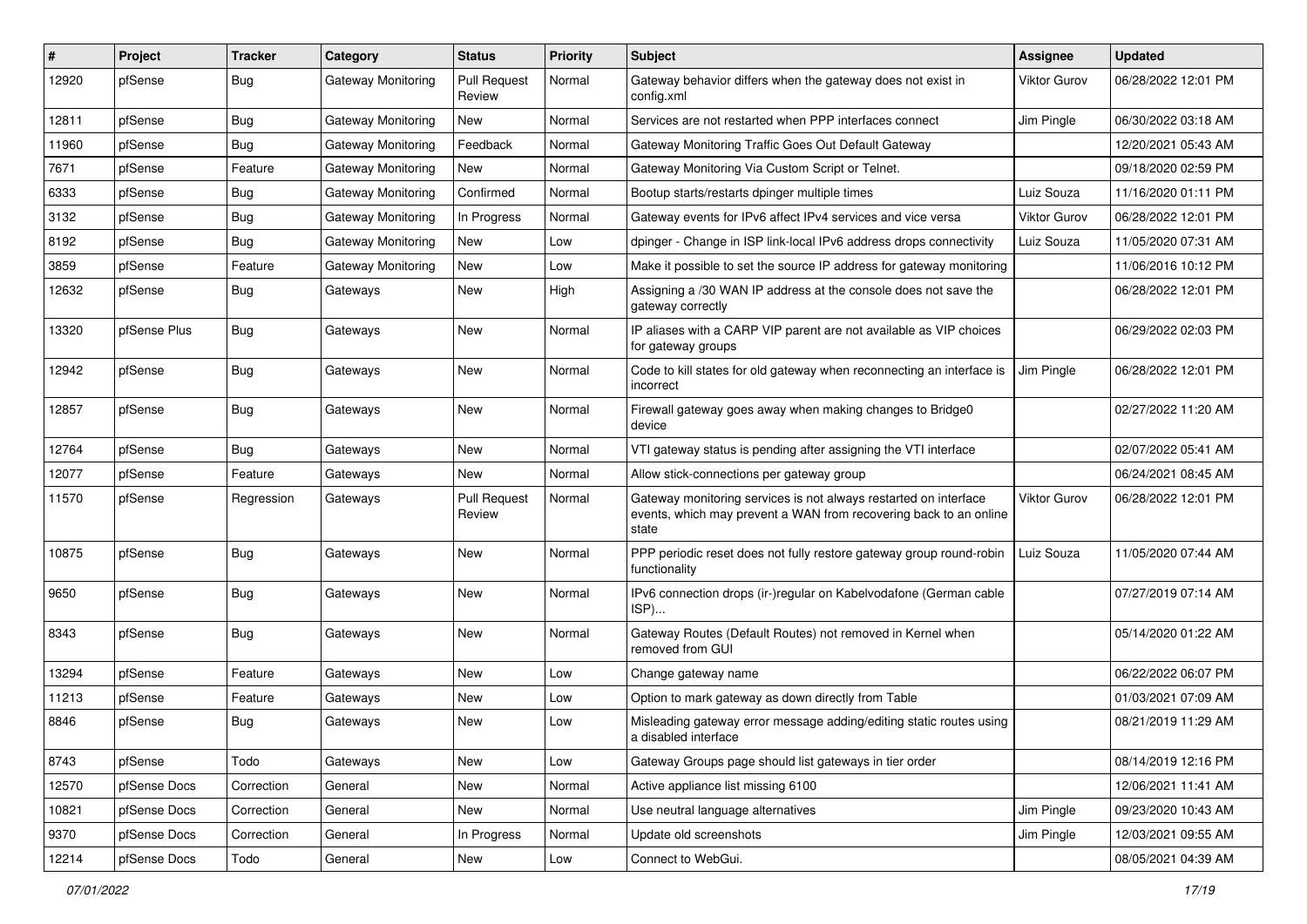| $\sharp$ | Project                    | <b>Tracker</b>     | Category | <b>Status</b> | <b>Priority</b> | Subject                                                                                             | Assignee            | <b>Updated</b>      |
|----------|----------------------------|--------------------|----------|---------------|-----------------|-----------------------------------------------------------------------------------------------------|---------------------|---------------------|
| 12805    | pfSense Docs               | <b>New Content</b> | General  | New           | <b>Very Low</b> | Add documentation about what triggers a notfication                                                 |                     | 02/15/2022 05:10 PM |
| 12804    | pfSense Docs               | <b>New Content</b> | General  | New           | Very Low        | Create Slack documentation                                                                          |                     | 02/15/2022 04:59 PM |
| 12354    | pfSense Packages           | Todo               | haproxy  | Feedback      | High            | Update haproxy-devel to mitigate CVE-2021-40346                                                     | Viktor Gurov        | 05/12/2022 08:50 AM |
| 11135    | pfSense Packages   Bug     |                    | haproxy  | Feedback      | High            | HAproxy OCSP reponse crontab bug                                                                    | <b>Viktor Gurov</b> | 09/10/2021 11:51 AM |
| 8438     | pfSense Packages   Bug     |                    | haproxy  | New           | High            | haproxy: can't use ACL for cert with http-response actions                                          |                     | 05/24/2018 01:12 PM |
| 13022    | pfSense Packages   Bug     |                    | haproxy  | Feedback      | Normal          | HAProxy - Sub Frontends ignore Client verification CA certificates                                  |                     | 04/06/2022 12:55 PM |
| 12465    | pfSense Packages   Feature |                    | haproxy  | New           | Normal          | Add forwardfor advanced usecases                                                                    |                     | 10/16/2021 07:35 PM |
| 12427    | pfSense Packages           | Todo               | haproxy  | New           | Normal          | ha-proxy: action order in the GUI is not keeped in the resulting<br>ha-proxy configuration          |                     | 10/06/2021 07:02 AM |
| 11937    | pfSense Packages   Bug     |                    | haproxy  | Feedback      | Normal          | HAproxy "Use Client-IP" option breaks Captive Portal                                                | <b>Viktor Gurov</b> | 06/22/2021 08:48 AM |
| 11756    | pfSense Packages   Bug     |                    | haproxy  | Feedback      | Normal          | HaProxy does not transfer backend states during reload                                              | Viktor Gurov        | 07/14/2021 01:21 PM |
| 11491    | pfSense Packages   Bug     |                    | haproxy  | Feedback      | Normal          | haproxy-devel v0.62 2 - startup error 'httpchk'                                                     | <b>Viktor Gurov</b> | 06/22/2021 08:46 AM |
| 11036    | pfSense Packages   Bug     |                    | haproxy  | <b>New</b>    | Normal          | <b>HAproxy ACL</b>                                                                                  |                     | 02/11/2022 11:27 AM |
| 10936    | pfSense Packages   Bug     |                    | haproxy  | Feedback      | Normal          | both haproxy/haproxy-devel non-existent option lb-agent-chk                                         |                     | 04/21/2022 12:40 PM |
| 10779    | pfSense Packages   Feature |                    | haproxy  | Feedback      | Normal          | <b>HAProxy SSL/TLS Compatibility Mode</b>                                                           | Viktor Gurov        | 04/22/2022 02:20 AM |
| 10739    | pfSense Packages   Feature |                    | haproxy  | Feedback      | Normal          | Update HAproxy-devel package to 2.2 and HAproxy to 2.0                                              | <b>Viktor Gurov</b> | 10/03/2021 03:53 PM |
| 9599     | pfSense Packages   Feature |                    | haproxy  | New           | Normal          | Support for "peers" in HAproxy                                                                      |                     | 06/25/2019 01:47 AM |
| 9500     | pfSense Packages   Bug     |                    | haproxy  | <b>New</b>    | Normal          | HAproxy does not delete non-applicable action config                                                |                     | 01/18/2022 06:28 AM |
| 9335     | pfSense Packages   Bug     |                    | haproxy  | Feedback      | Normal          | Stored XSS in HAProxy / haproxy listeners edit.php                                                  | Jim Pingle          | 02/18/2019 09:35 AM |
| 9261     | pfSense Packages   Bug     |                    | haproxy  | New           | Normal          | haproxy GUI failure                                                                                 |                     | 01/08/2019 12:41 PM |
| 9077     | pfSense Packages   Feature |                    | haproxy  | <b>New</b>    | Normal          | haproxy UI: Add seperator lines                                                                     |                     | 10/29/2018 06:06 AM |
| 8982     | pfSense Packages           | Feature            | haproxy  | New           | Normal          | HAproxy ACL support for map in configuration UI                                                     |                     | 06/25/2019 01:49 AM |
| 8902     | pfSense Packages   Bug     |                    | haproxy  | New           | Normal          | HAproxy package not use custom DNS for lookup on apply new<br>config                                |                     | 09/16/2018 08:16 AM |
| 8869     | pfSense Packages   Feature |                    | haproxy  | <b>New</b>    | Normal          | HAproxy should use RFC 7919 DH parameter files                                                      |                     | 10/17/2018 10:46 AM |
| 8232     | pfSense Packages   Feature |                    | haproxy  | New           | Normal          | different ssl options based on the sni name                                                         |                     | 01/30/2019 10:36 AM |
| 8213     | pfSense Packages   Bug     |                    | haproxy  | New           | Normal          | acl src file not populated from alias                                                               |                     | 12/21/2017 02:02 PM |
| 8121     | pfSense Packages   Feature |                    | haproxy  | New           | Normal          | haproxy, allow to generate backends even they don't seem to be<br>used                              |                     | 11/23/2017 04:04 AM |
| 7686     | pfSense Packages   Feature |                    | haproxy  | New           | Normal          | Add option in HAProxy to configure SSL defaults based on the<br>Mozilla SSL Configuration Generator |                     | 08/16/2019 01:09 PM |
| 7462     | pfSense Packages   Bug     |                    | haproxy  | New           | Normal          | HAproxy not rebinding properly after WAN DHCP IP change                                             |                     | 01/11/2018 09:15 AM |
| 7039     | pfSense Packages   Bug     |                    | haproxy  | Feedback      | Normal          | HAProxy backend configuration does not handle intermediate CAs<br>properly                          |                     | 04/21/2022 12:40 PM |
| 6861     | pfSense Packages   Bug     |                    | haproxy  | New           | Normal          | Ha-Proxy duplicated backend used in place of original backend                                       |                     | 02/18/2019 05:30 PM |